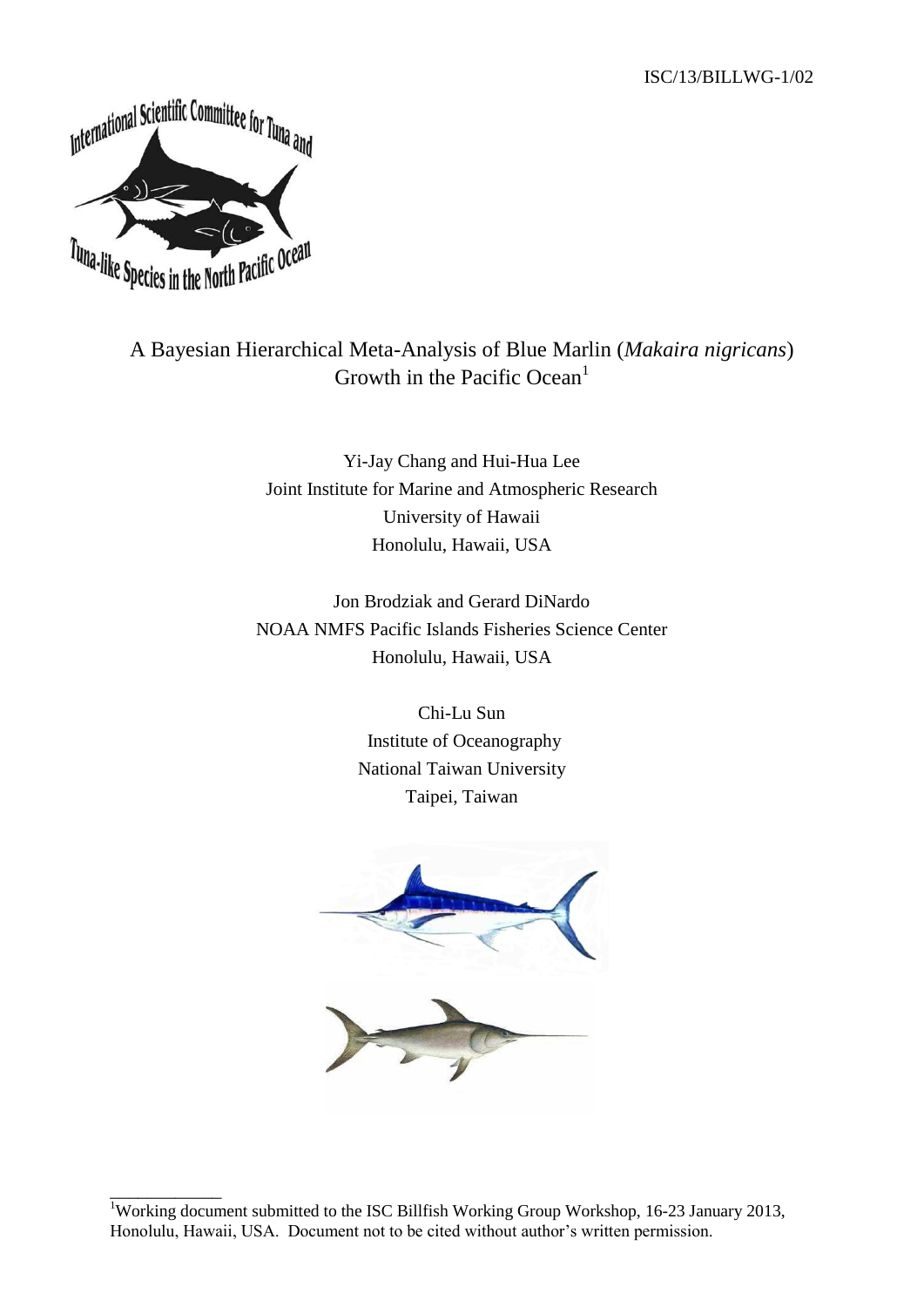# **A Bayesian hierarchical meta-analysis of blue marlin (***Makaira nigricans***) growth in the Pacific Ocean**

Yi-Jay Chang<sup>a</sup>, Jon Brodziak<sup>b</sup>, Hui-Hua Lee<sup>a</sup>, Gerard DiNardo<sup>b</sup>, and Chi-Lu Sun<sup>c</sup>

<sup>a</sup> Joint Institute for Marine and Atmospheric Research, University of Hawaii, 2570 Dole Street, Honolulu, HI 96822-2396, USA

<sup>b</sup> Pacific Islands Fisheries Science Center, NOAA Fisheries, 2570 Dole Street, Honolulu, HI 96822-2396, USA

<sup>c</sup> Institute of Oceanography, National Taiwan University, No. 1, Sec. 4, Roosevelt Road, Taipei 10617, Taiwan.

#### **Abstract**

Growth characteristics of the Pacific blue marlin, *Makaira nigricans*, a highly migratory species of economic importance for the commercial and recreational fishery, are incomplete and inconsistent among various ageing studies across its geographical range. In this study, Bayesian hierarchical meta-analysis was used to describe variability in growth rates with age studies treated as a random effect. The Bayesian hierarchical model was found to fit the data better than the models with no hierarchical structure for ageing studies based on the deviance information criterion. According to the fast growth rate for juvenile Pacific blue marlin identified by the otolith microstructure counts, the von Bertalanffy growth parameters estimated for the *M. nigricans* population and their standard errors ( $\pm \sigma$ ) were  $L_{\infty} = 316.08$ (cm, eye-to-fork length) (49.13),  $K = 0.11$  (year<sup>-1</sup>) (0.06), and  $t_0 = -4.71$  (1.06) for females and  $L_{\infty}$  = 210.54 (17.99),  $K = 0.21$  (0.07), and  $t_0 = -3.50$  (0.02) for males. We suggest that the posterior probability distributions of the hyperparameters from this analysis can provide plausible input for future implementation of population dynamics models to make precautionary management decisions.

 $\overline{a}$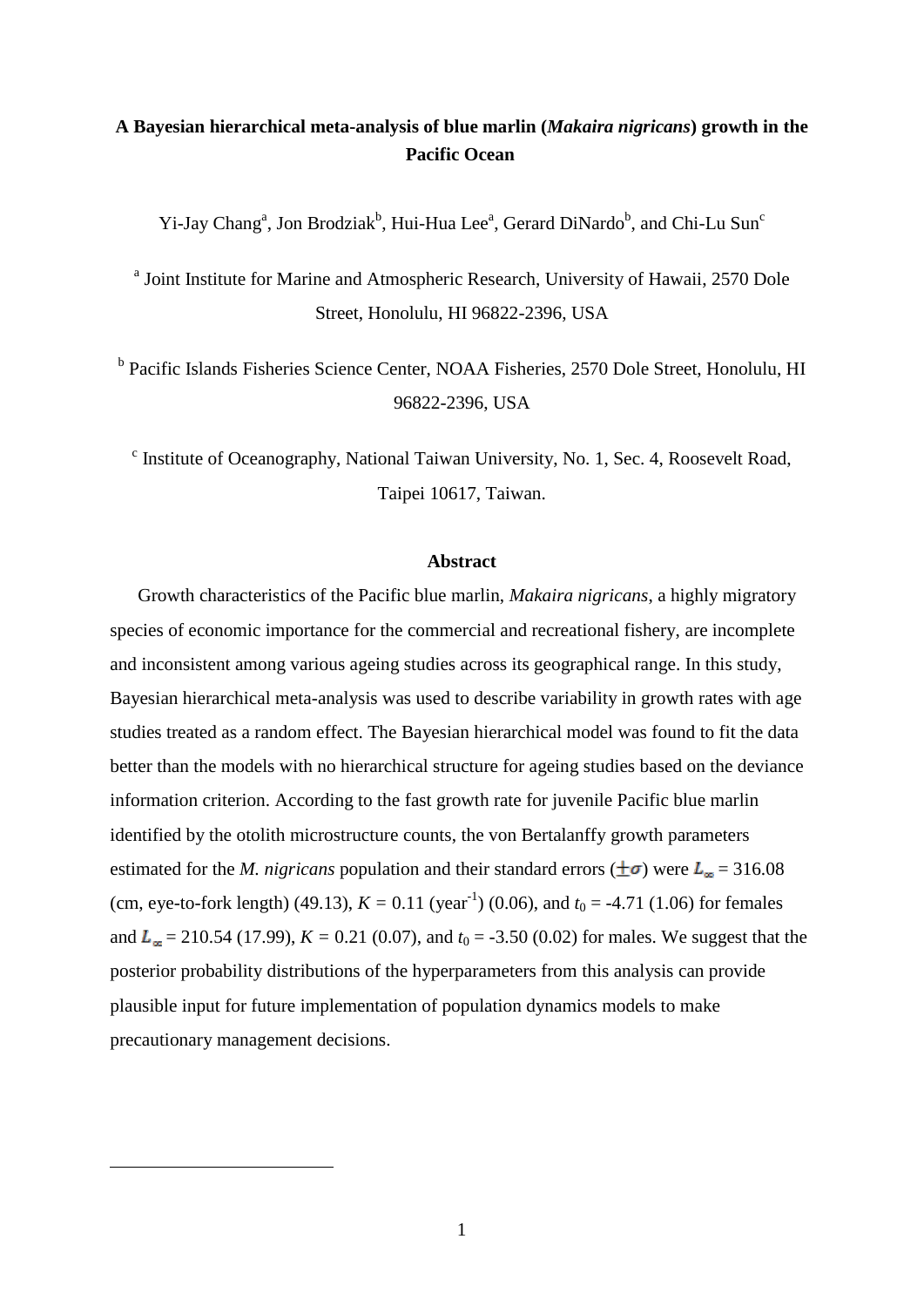#### **1. Introduction**

The biological relationship between age and length is fundamental to many fisheries population dynamics models used to establish sustainable levels of exploitation (Beverton and Holt, 1957). For example, growth is essential in the determination of lifespan, age-atrecruitment, age-at-first capture, age-at-maturity, cohort identification, and is related to life history traits such as natural mortality (Charnov, 1993; Jensen, 1998). Modeling growth is an intrinsic component of almost all quantitative fisheries stock assessment approaches (*e.g.*, size- and age-structured stock assessment models, Quinn and Deriso, 1999; yield calculations, Beverton and Holt, 1957; Gulland, 1983).

There are a number of approaches to modeling growth. The von Bertalanffy growth function (VBGF; von Bertalanffy, 1938) is the most widely used in fisheries and its parameters are particularly useful in describing general fish growth (Chen *et al*.,1992; Quinn and Deriso, 1999) and deriving fisheries reference points (Clark, 1991). Although the common applications of the VBGF are descriptions of average size-at-age, many studies have quantified variation in size-at-age due to either environmental or individual characteristics (Wang and Thomas, 1995; Prajneshu and Venugopalan, 1999). Temperature, food availability, and population density are considered to be dominant factors in the variability of estimated age and growth parameters among year classes of a population (Krohn *et al*., 1997) or across its geographical range (Helser and Lai, 2004; Escati-Peñaloza *et al*., 2010). Other factors that can cause variation in growth include size-selective mortality (Myers, 1989) or measurement error (Campana, 2001; Cope and Punt, 2007).

Preliminary estimates of age and growth of Pacific blue marlin have been made based on length-frequency data (Skillman and Yong, 1976). Additional ageing research has been done evaluating hardparts (otoliths, vertebrae, dorsal-, and anal- spines) of blue marlin caught in Hawaiian waters for the use in age and growth studies (Hill, 1986; 1989). Age and growth of blue marlin have also been examined based on the second spine of the first anal fin (Chen, 2001) and also based on monthly length-frequency data (Dai, 2002) sampled from April 1999 to March 2000 and 2001 in the offshore waters of Taiwan. Age determination based on the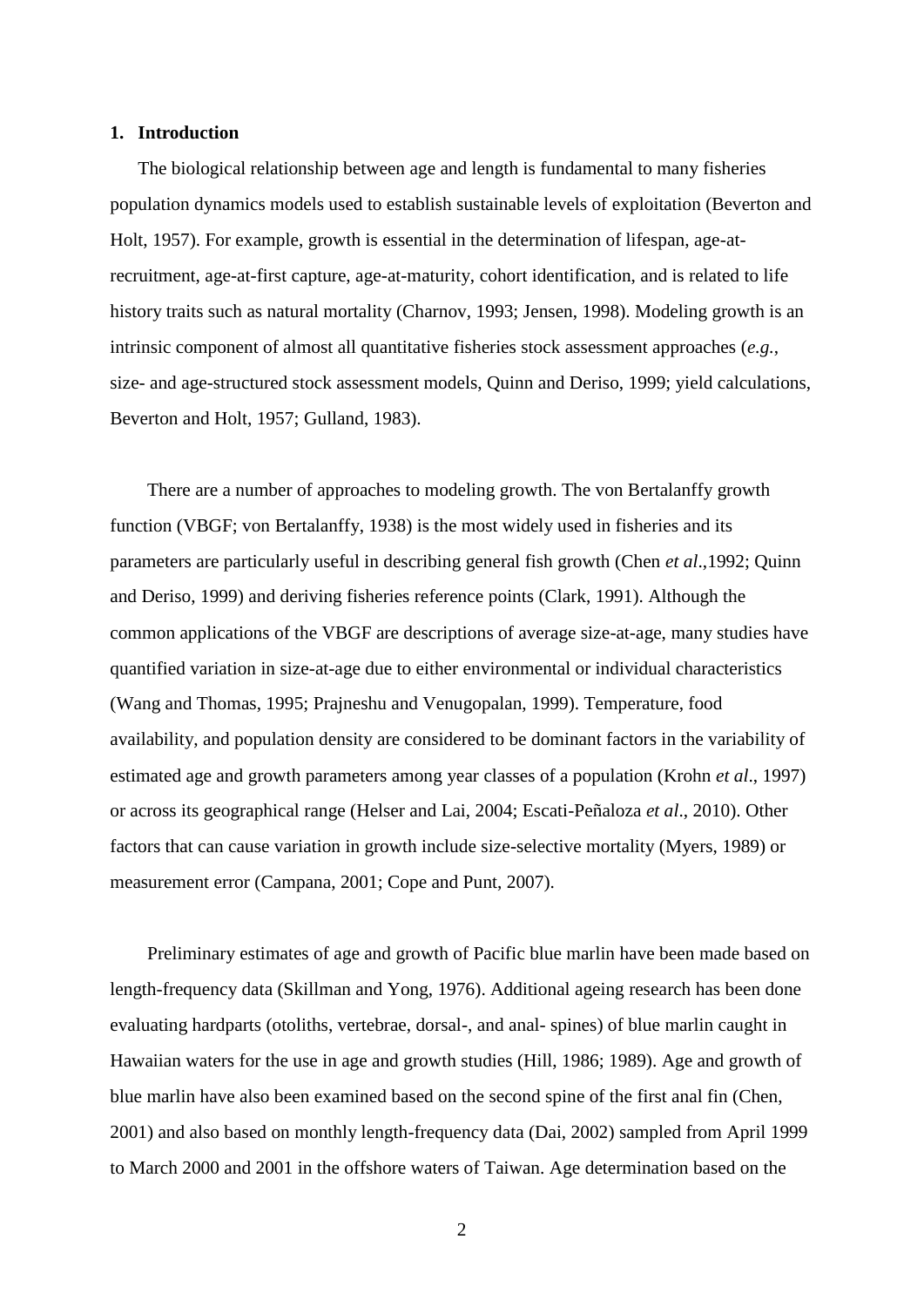dorsal fin of blue marlin sampled in the waters of Yonaguni Island (Japan) was also recently carried out by Shimose (2008). These studies produced different predicted growth curves for *M. nigricans* (see Fig. 2 of ISC, 2012), which has been an ongoing problem in the development of reliable growth parameters for a Pacific blue marlin stock assessment. In addition, uncertainty in the growth parameters can lead to uncertainty in the estimation of life history parameters such as natural mortality and age- or length-at-maturity, which implies greater uncertainty in the determination of stock status (Chang *et al*., 2009).

Hierarchical meta-analysis and Bayesian methods have widely used in the fisheries as desirable tools for estimating and quantifying uncertainty in population parameters under study (Punt and Hilborn, 1997; Liermann and Hilborn, 1997; Michielsens and McAllister, 2004). For example, Helser and Lai (2004) use a hierarchical meta-analysis to estimate expected growth of fish among geographically distinct populations of a fish species in North America. Zhang *et al*. (2009) developed Bayesian hierarchical models to incorporate the individual growth variation into the estimation of the growth parameters of northern abalone, *Haliotis kamtschatkana*, using tag-recapture data. The Bayesian hierarchical models were developed to describe temporal variation in growth rates for the Johnsons Lee red abalone (*Haliotis rufescens*) population by Jiao *et al*. (2010). Forrest *et al*. (2010) developed a hierarchical Bayesian meta-analysis to improve estimates of stock–recruit parameters, characterize management-related parameters (*e.g.*, optimal harvest rate) Pacific rockfishes (*Sebastes spp.*).

In this study, we use a hierarchical approach with multilevel priors to address the problem of describing female and male blue marlin growth rates and their associated uncertainty when substantial variability in estimates of growth exists among multiple published studies. Parameters of a VBGF for the Pacific blue marlin were estimated using a Bayesian hierarchical approach in which "study (/method)" was treated as a random effect (Andrews *et al*., 2012). The estimated hyperparameters, the parameters that further specify the priors of the parameters in the model, characterized the variation in size at age from the multiple studies and provided a more comprehensive representation of important variation in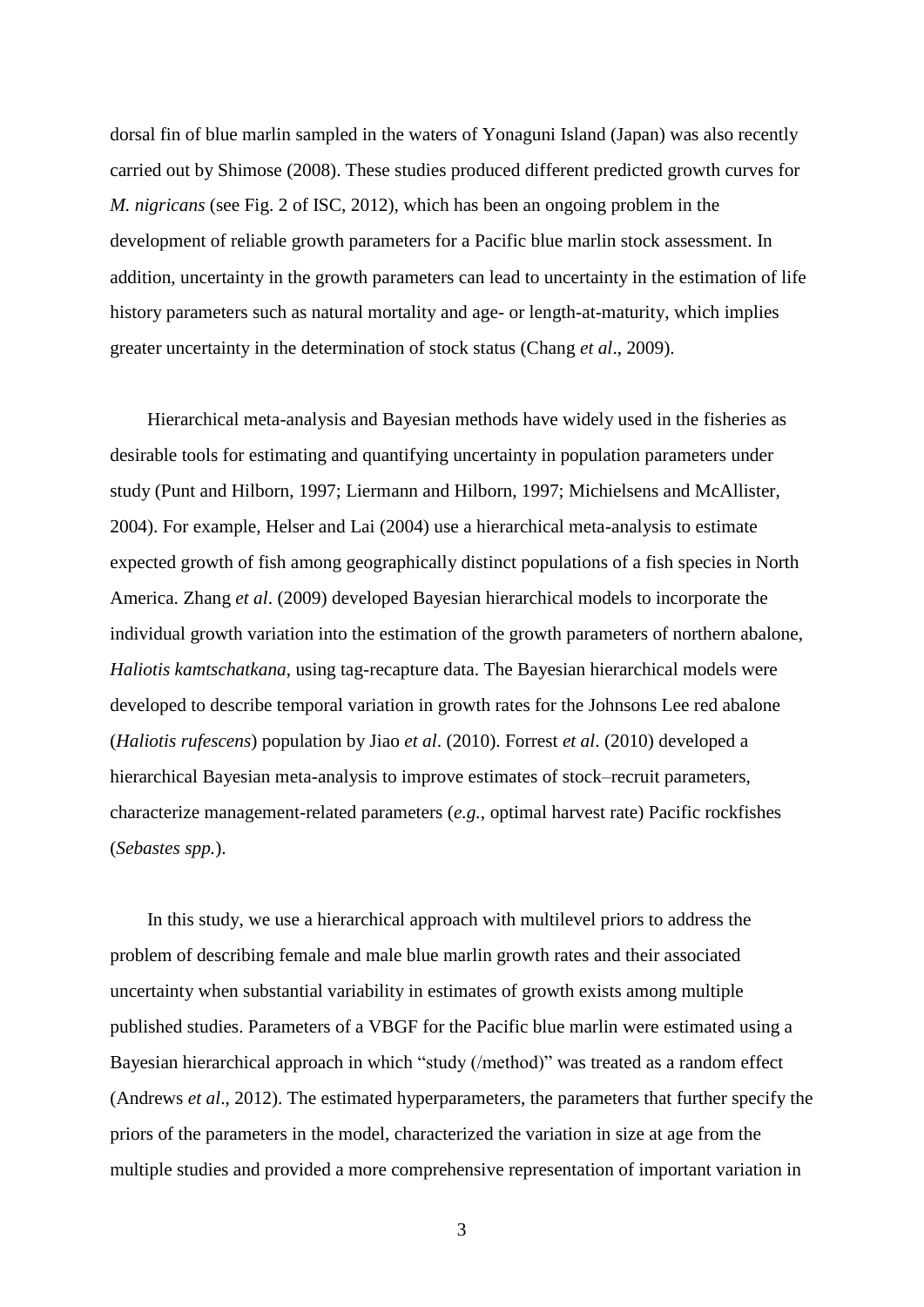growth. To evaluate the potential benefits of the hierarchical modeling approach, the goodness-of-fit of alternative hierarchical and non-hierarchical models was compared using the deviance information criterion (DIC) and other model diagnostics. Furthermore, the assumption of unequal variances among various ageing studies was also evaluated. Ultimately, the objective of this study was to construct VBGF models to describe the overall growth dynamics of blue marlin and to provide input parameters for stock assessment.

#### **2. Materials and methods**

#### **2.1. Data collection**

Substantial data for the blue marlin growth in mean length-at-age has been compiled for numerous studies in Pacific Ocean. In this study, the VBGFs were estimated using the most reliable age data, which included the selected mean length-at-age data from Hill (1986), Chen (2001), Dai(2002), and Shimose (2008) (Table 1). The study of Skillman and Yong (1976) was taken out of our analysis because a lack of older age-groups in the mode analysis to estimate the valid values of growth parameters. The combined data set consisted of a total of 50 and 39 mean length-at-age samples for females and males, respectively, with lengths ranging from  $95 \sim 325$  and  $95 \sim 200$  cm EFL and the maximum identified ages of 18 and 26 years. In this case, we treated the predicted mean length at age for each study as an observed data point to be predicted in the hierarchical Bayes and non-hierarchical models.

#### **2.2. von Bertalanffy growth function**

Blue marlin growth was assumed to follow the von Bertalanffy model:

$$
(1) \hat{L}_t = L_\infty (1 - e^{-K \times t - t_0})
$$

where  $\hat{L}_t$  is the expected length at age *t*,  $L_m$  is the asymptotic length and *K* is the Brody growth rate parameters,  $t$  is age in years, and  $t_0$  is the theoretical age at which the length is zero. We assumed that each aging study was expected to have its own von Bertalanffy curve. Parameters of the VBGFs for *M. nigricans* in the Pacific Ocean were estimated using a Bayesian hierarchical approach (*e.g.*, Helser and Lai, 2004; Jiao *et al*., 2010; Andrews *et al*.,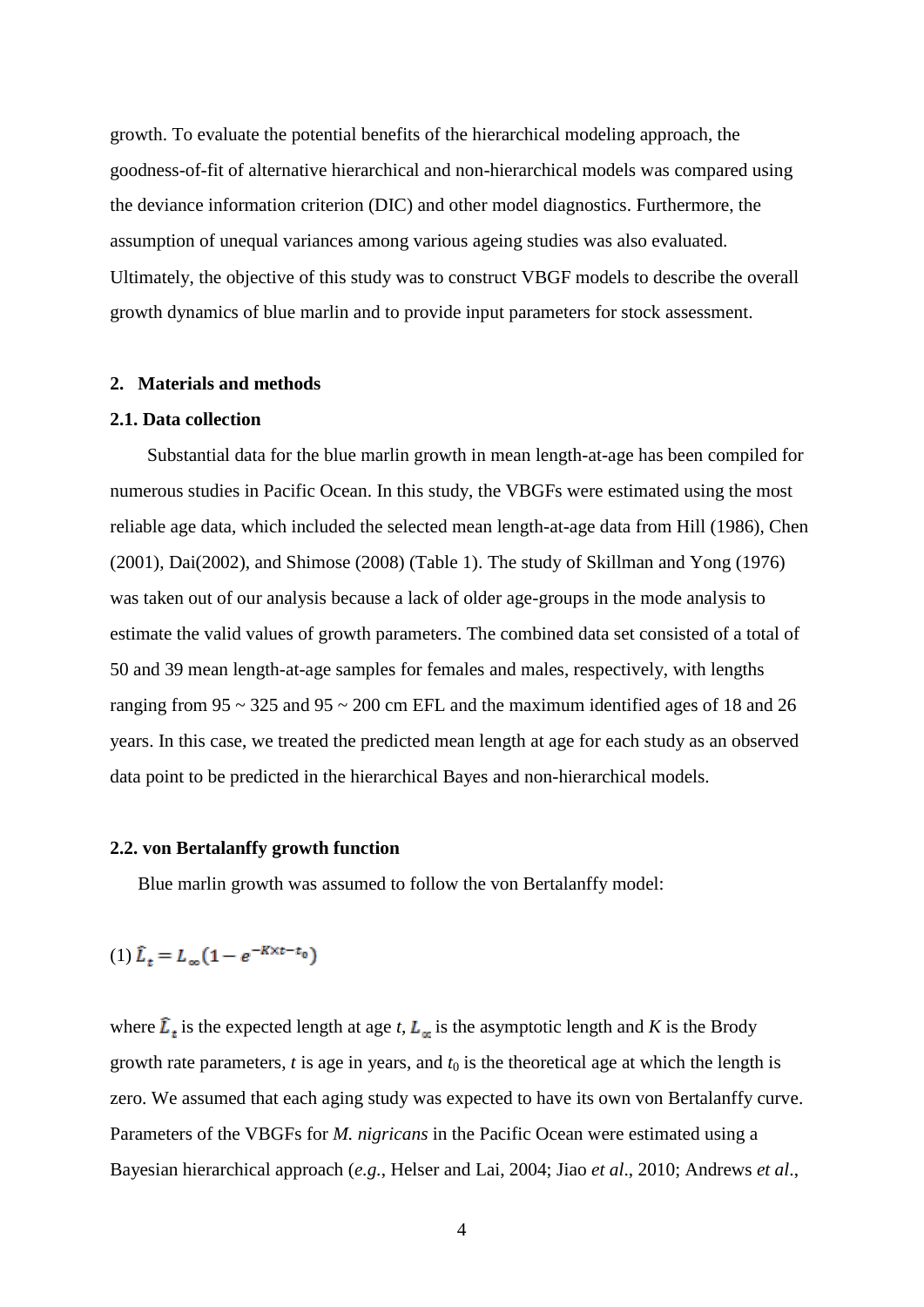2012) with ageing studies treated as a random effect. Each of the ageing studies was treated separately because it was expected that each would produce different amounts of observation error in length-at-age data. The base-case hierarchical growth model (HB) for estimating the expected length of the *i*th fish aged with the *j*th ageing method under the von Bertalanffy growth curve was modeled as (Gelman *et al*., 2004):

(2) 
$$
\hat{L}_{i,j} = L_{\infty,j} (1 - e^{-K_j \times t_{i,j} - t_0})
$$

where fish age was  $t_{i,j}$ ,  $L_{\infty,j}$  and  $K_j$  were the asymptotic length and Brody growth rate parameters, respectively, measured by the *j*th ageing studies. The observation model for length of the ith fish aged with the *j*th age reading method (*Li,j*) as a function of expected length under the von Bertalanffy growth curve and observation error  $\varepsilon_i$  for the *j*th age reading method was

(3) 
$$
L_{i,j} = \hat{L}_{i,j} + \varepsilon_j
$$
 where  $\varepsilon_j \sim N(0, \sigma_j^2)$ 

A Bayesian hierarchical growth model assigns priors of hyperparameters to yield the joint

posterior using Bayes' theorem can be written as:  
\n
$$
p(\theta = L_{\infty,j}, K_j, \mu_{\infty}, \mu_K, t_0, \sigma_{\infty}, \sigma_K | L) =
$$
\n
$$
\prod_j f(L_j | L_{\infty,j}, K_j, t_0) \pi_1(L_{\infty,j} | \mu_{\infty}, \sigma_{\infty}) u_1(\mu_{\infty}) v_1(\sigma_{\infty}) \pi_2(K_j | \mu_K, \sigma_K) u_2(\mu_K) v_2(\sigma_K) \pi_3(t_0)
$$
\n
$$
\int_{-\infty}^{+\infty} \prod_j f(L_j | L_{\infty,j}, K_j, t_0) \pi_1(L_{\infty,j} | \mu_{\infty}, \sigma_{\infty}) u_1(\mu_{\infty}) v_1(\sigma_{\infty}) \pi_2(K_j | \mu_K, \sigma_K) u_2(\mu_K) v_2(\sigma_K) \pi_3(t_0) d\theta
$$

where  $f(L_i|\theta)$  is the probability density function  $(p.d.f.)$  of mean size-at-age  $L_j$  on parameter vector  $\theta$ ; *u*<sub>1</sub>( ), *v*<sub>2</sub>( ), *v*<sub>2</sub>( ), and  $\pi$ <sub>3</sub> are the *p.d.f.* of  $\mu_{\infty}$ ,  $\sigma_{\infty}$ ,  $\mu_K$ ,  $\sigma_K$ , and *t*<sub>0</sub>, respectively.

In this study, the hierarchical structure is implemented in the model through a multilevel prior of study-specific growth parameters (*i.e.*, the subscript *j*). Prior distributions for the  $L_{m,i}$ and  $K_j$  parameters were assumed to came from normal distributions of  $L_{\infty,j} \sim N(\mu_{\infty}, \sigma_{L_{\infty}}^2)$  and  $K_i \sim N(\mu_K, \sigma_K^2)$ , respectively. The hyperparameters,  $\mu_\infty$  and  $\mu_K$ , are the population mean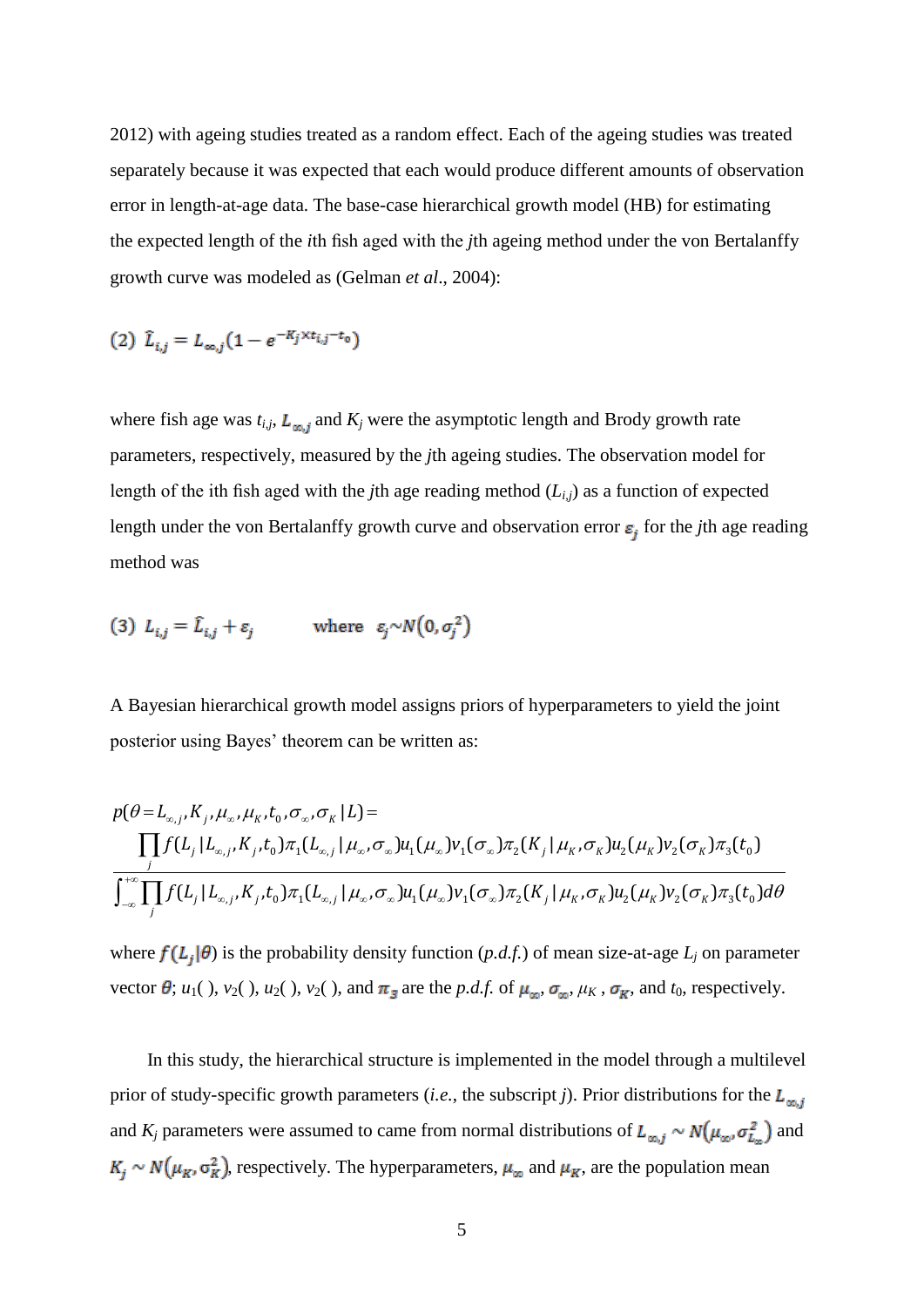values for  $L_{\infty}$  and *K*, respectively. The hyperparameters,  $\sigma_{L_{\infty}}^2$  and  $\sigma_K^2$ , are between-studies variances in  $L_{\infty}$  and *K*, respectively. Because the lack of size-at-age measurements for the younger fish, we simplified the model structure and estimated a common  $t_0$  parameter for each of the ageing studies (Andrews *et al.*, 2012). More specifically, the  $t_0$  parameter was a diffuse normal distribution centered at zero [*i.e.*,  $t_0 \sim N(0, 10)$ ]. Furthermore, the observation errors ( $\varepsilon_i$ ) are normally distributed with zero mean and a study-specific length-at-age variance  $(\sigma_i^2)$ . As a result, any potential heterogeneity in the variance of length-at-age estimates among the ageing studies was directly incorporated into the sample likelihood for each method.

Bayesian model requires specification of prior distributions on all unobserved quantities. Uninformative priors were used for both the population hyperparameters and the observation error variances. In particular, the prior for the population mean asymptotic length was set to be a diffuse normal distribution, and the prior for the mean Brody growth rate parameter was set to be a diffuse beta distribution (Zhang *et al*., 2009; Andrews *et al*., 2012):

$$
(4) \quad \mu_{\infty} \sim N(300,100) \mu_{K} \sim \text{Beta}(1,1)
$$

The priors for the parameter variances and the observation error variances were all set to be diffuse inverse gamma distributions (Zhang *et al*., 2009; Andrews *et al*., 2012), because this distribution is the conjugate prior for the unknown variance of a normally distributed mean (e.g., Ntzoufras, 2009)

$$
\frac{1}{\sigma_{\infty}^2} \sim Gamma(0.01, 0.01)
$$
\n
$$
(5) \frac{1}{\sigma_K^2} \sim Gamma(0.01, 0.01)
$$
\n
$$
\frac{1}{\sigma_j^2} \sim Gamma(0.3, 0.3)
$$

To compare the performance of the hierarchically structured model with other VBGFs, another three hierarchical models were developed (Table 2). The first alternative model was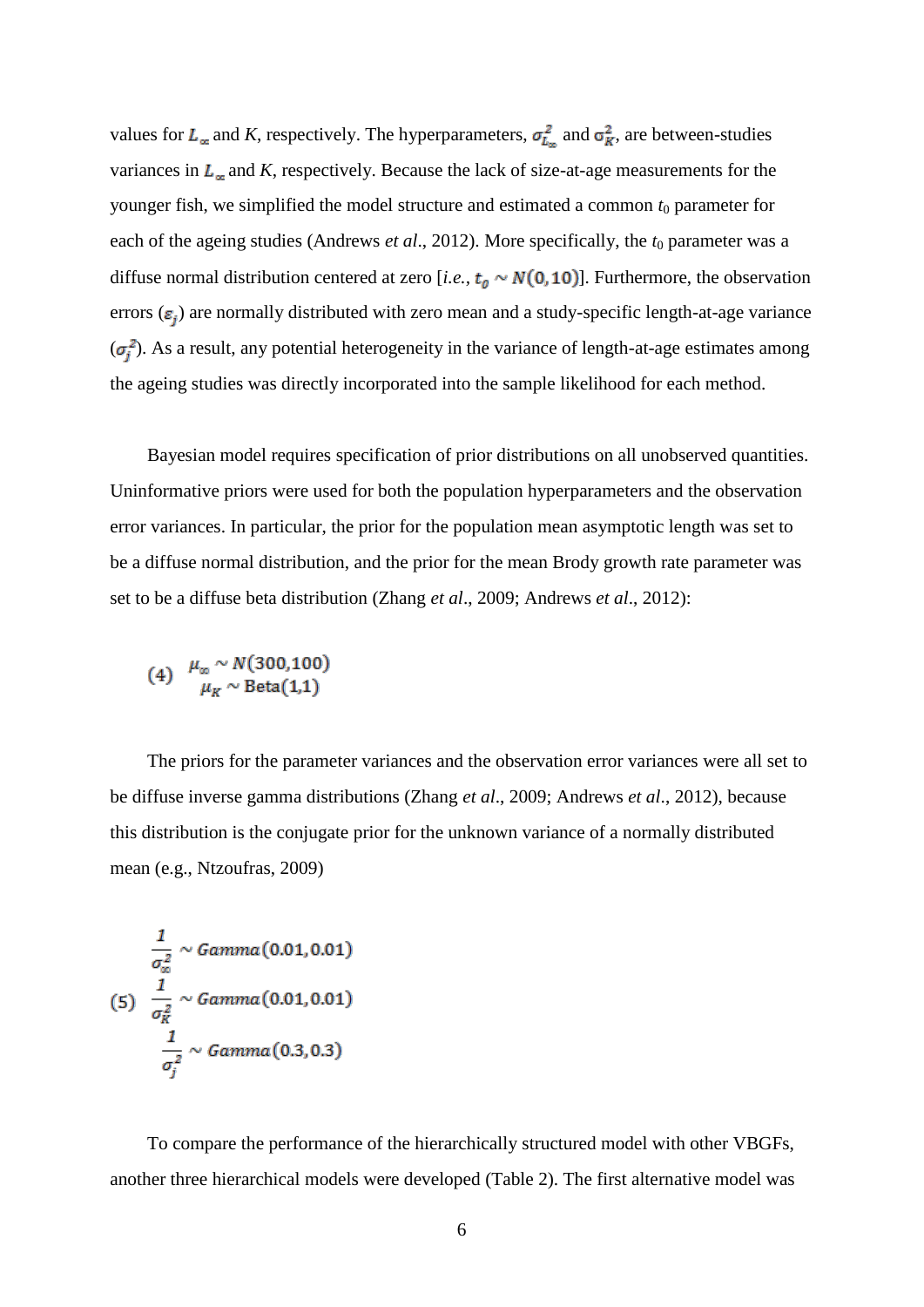identical to the base-case hierarchical model but assumed a single common error variance  $\sigma^2$ for all ageing studies. This hierarchical model with homogeneous variance (HBHV model) was included to evaluate whether the assumption of unequal variances among studies was justifiable given the observed length-at-age data. The second alternative was a simple Bayesian model (SB model) with no hierarchical structure for ageing study, but the observation error was study-specific. In this approach, there was a single prior for the asymptotic length  $L_{\infty}$  and growth parameter *K*, respectively, given by Eq. 4. The third alternative was a SB model with common observation error variance (SBHV model).

#### **2.3. Diagnostics**

The WinBUGS software program (Spiegelhalter *et al*., 2003) was used for the Bayesian analyses. The estimates of parameters were evaluated based on 1,000,000 samples after 10,000 burn-in samples, thinning to one draw every 1,000th sample, from MCMC simulation of the joint posterior distribution. We monitored auto-correlation at various lags to assess whether adequate burn-in and stationarity of the mean had been achieved (Geweke, 1992; Gelman *et al*., 2004). Three chains were used with different initial values for the convergence test by the Gelman–Rubin diagnostics (Gelman and Rubin, 1992) as implemented in the R language (R Development Core Team 2008) and the CODA package (Plummer *et al*., 2006). Evidence of convergence was warranted by this test, as the three independent chains virtually overlapped with each other after the burn-in period.

The goodness-of-fit of the alternative and base-case models to the observed data were evaluated using the deviance information criterion (DIC; Spiegelhalter *et al*., 2002), a Bayesian analog of the Akaike Information Criterion. In this context, the VBGF model with the minimum DIC value would be judged to provide the best predictive model fit to the data with the caveat that differences of less than two units of deviance indicated that there was no substantial difference between model fits and that differences of more than seven units were substantial (e.g., Spiegelhalter *et al*., 2002). Following conventional practice, the root mean squared error (RMSE) and the mean absolute percentage error (MAPE) was also used to assess the goodness-of-fit. We also calculated the Bayesian *p*-value, which is the probability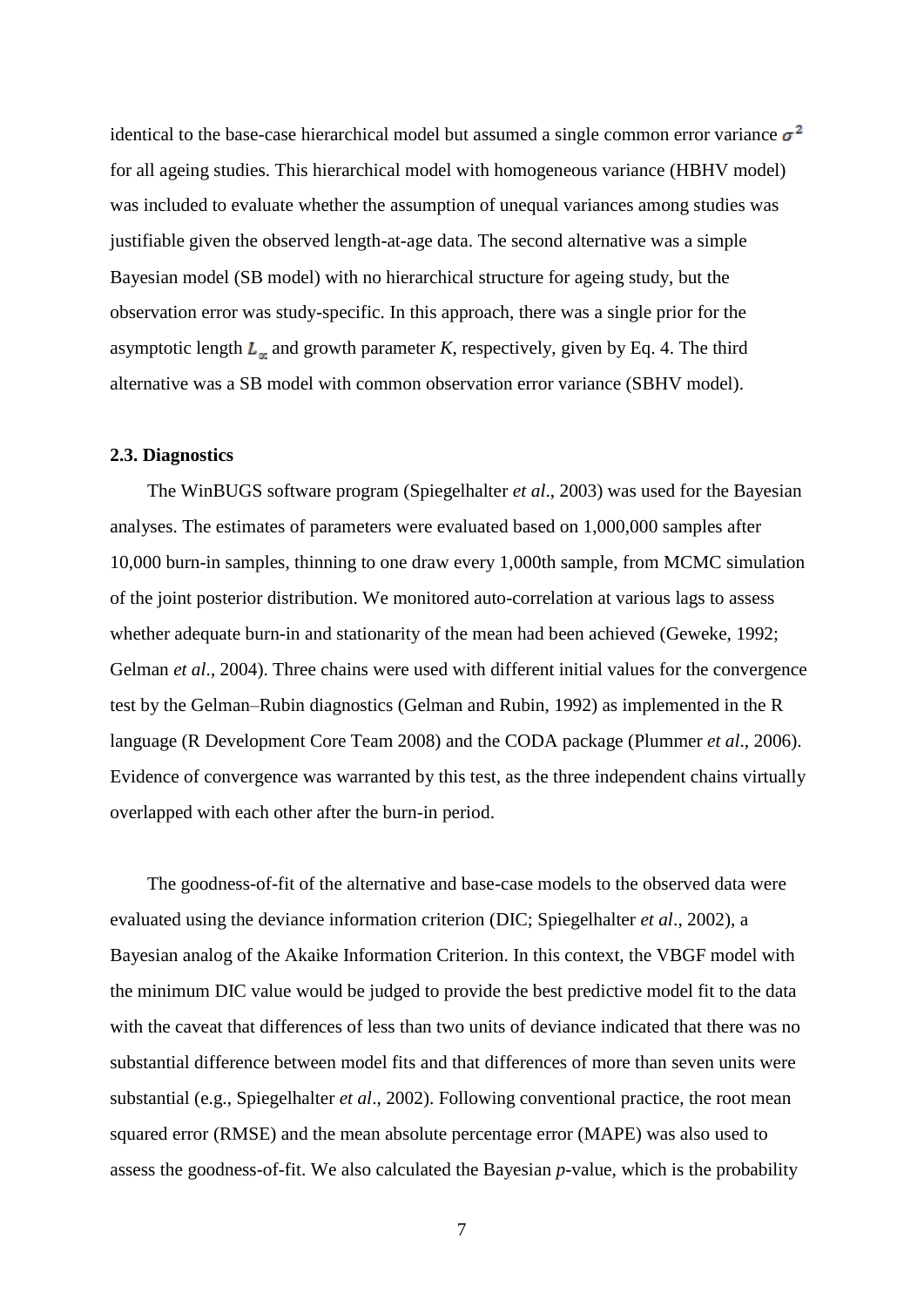that the "ideal" data could be as extreme or more extreme than the observed data (Meng, 1994). Bayesian *p*-values of around 0.5 indicate the model is right for the data, whereas extreme *p*-values near 0 or 1 indicate conflict between data and some attributes of the model under investigation. To obtain the "ideal" data sets, one replicate data set was assembled using the same model that was fit to the actual data set at each MCMC iteration using the values of the current parameter values.

#### **3. Results and Discussion**

#### **3.1. Diagnostics**

The Gelman and Rubin statistics for all of the parameters, including all variance terms, were equal to unity, which indicated convergence of the Markov chains. We evaluated convergence of the MCMC simulation to the target distribution and model goodness-of-fit using predictive posterior checks. Independent chain sequences from starting the MCMC simulation at different initial parameter values showed highly coherent trace plots and nearly indistinguishable kernel densities (Fig. A1). These results are illustrated for the hyperparameters,  $\mu_{\infty}$  and  $\mu_{K}$ , but all other model parameters showed qualitatively the same convergence properties. Autocorrelation within the chain sequence diminished after a lag of about 3 (Fig. A2). Further evidence of convergence was shown by the Geweke (1992) test statistics. All diagnostics indicated that the posterior distribution of the model parameters was adequately sampled by the MCMC simulations.

#### **3.2. von Bertalanffy growth function**

The mean Bayesian *p*-values were around 0.5 for all models, which suggested that the fitted models were generally adequate for the blue marlin mean size-at-age data. The expected lengths at age for the *M. nigricans* population in the Pacific Ocean were derived from the posterior means of the VBGF parameters estimated with four VBGF models (Figure 1).

The goodness-of-fit comparison of the base-case hierarchical model (HB) and the three alternative models indicated that there was a substantial difference in the quality of model fits (Table 2). Although the unequal variances among various ageing studies was not justifiable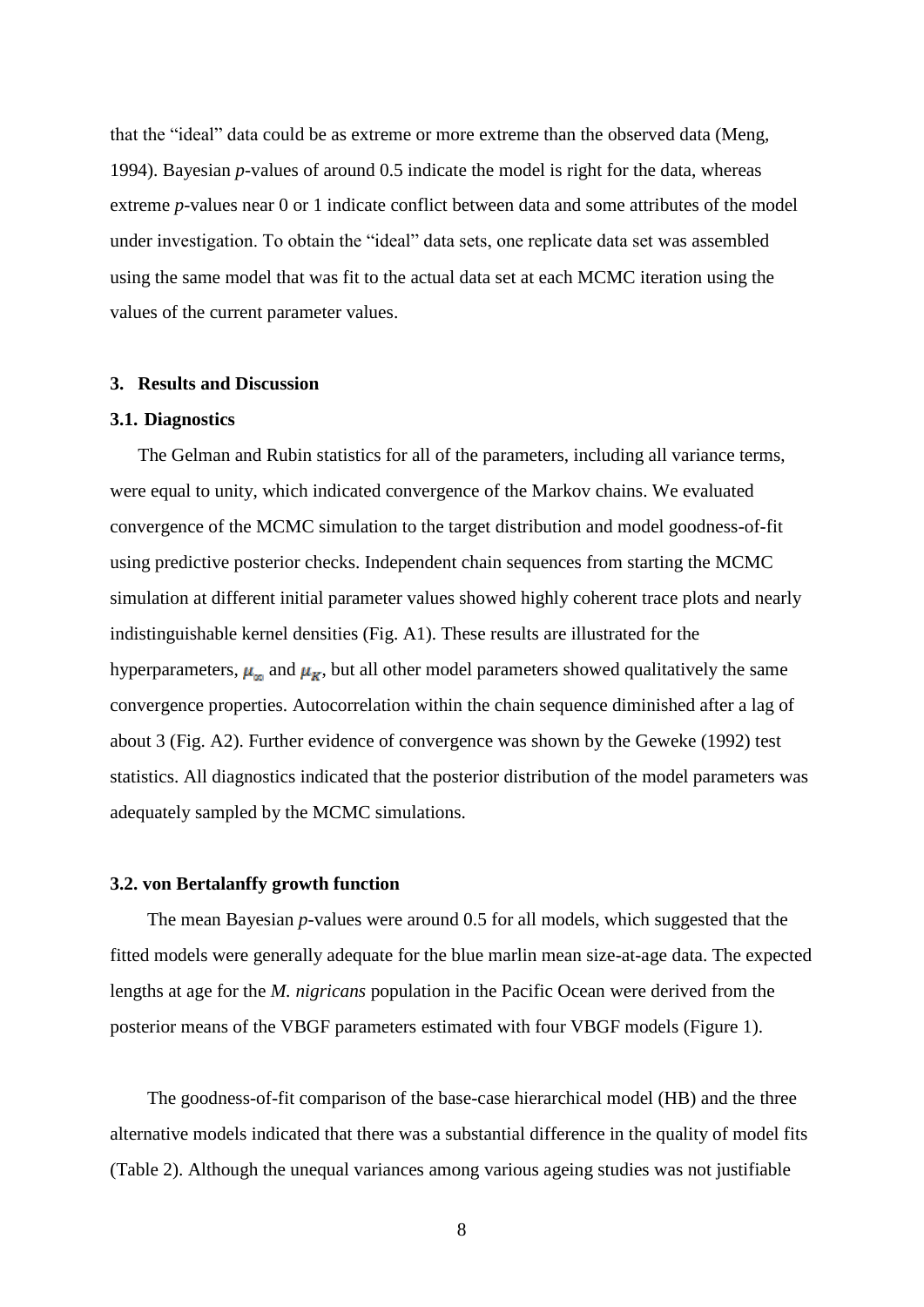for the female hierarchical model according to the RMSE, models with multilevel priors for the growth parameters generally performed better than the simple Bayes models (*i.e.*, SB and SBHV model). Among the 4 models, SBHV model, the model with no hierarchical structure and a common observation error variance resulted in the largest DIC value for both sexes. The DIC differences (ΔDIC) for the HBHV model relative to the HB model were substantial with  $\Delta$ DIC = 95.48 and 129.10 for females and males, respectively. Substantial  $\Delta$ DIC was also found for SBHV model relative the SB model ( $\triangle DIC = 58.65$  for females and 43.90 for males). These results indicated that the unequal variances among age reading methods were justifiable given the observed length-at-age data.

Substantial differences in DIC values existed between the SB model and HB model for females (ΔDIC = 131.42) and males (ΔDIC = 96.91). The HB model, hierarchical model with heterogeneous variances for the ageing studies, had the lowest DIC value (246.89 for females and 159.42 for males), which indicated that there was large variation in growth estimates among studies and that the hierarchical model produced the best fit to the five size-at-age data sets. For the HB model, comparisons of estimated standard deviations of  $\mu_{\infty}$  (31.03 and 17.99 for females and males, respectively) and  $\mu_K$  (0.08 and 0.07) with means of estimated  $\sigma_{\infty}$ (61.51 and 32.14) and  $\sigma_{\bf k}$  (0.15 and 0.13) also indicated the substantial variability in the asymptotic length and growth rate coefficient among studies. Furthermore, comparisons of estimated  $\sigma_{\omega}/\mu_{\omega}$  (0.22 and 0.15 for females and males, respectively) with  $\sigma_{K}/\mu_{K}$  (0.77 and 0.64) indicated that the inclusion of hierarchical structure for aging studies had a stronger effect on the estimate of the Brody growth coefficient than on the estimate of the asymptotic length. As a result, we suggested that the hierarchical model was useful in incorporating the growth variation among various studies and to determine a single growth curve for the *M. nigricans* in the Pacific Ocean.

The growth pattern between females and males are different, with means of *μ*<sup>∞</sup> and *L*∞ of females was much larger than males for all models. Furthermore, the means of  $\mu_K$  and  $K$  of females was smaller than males for all models. For the HB model, the estimated CV of  $\mu_{\infty}$ were much larger in females than males, which implied the sex-specific variability in mean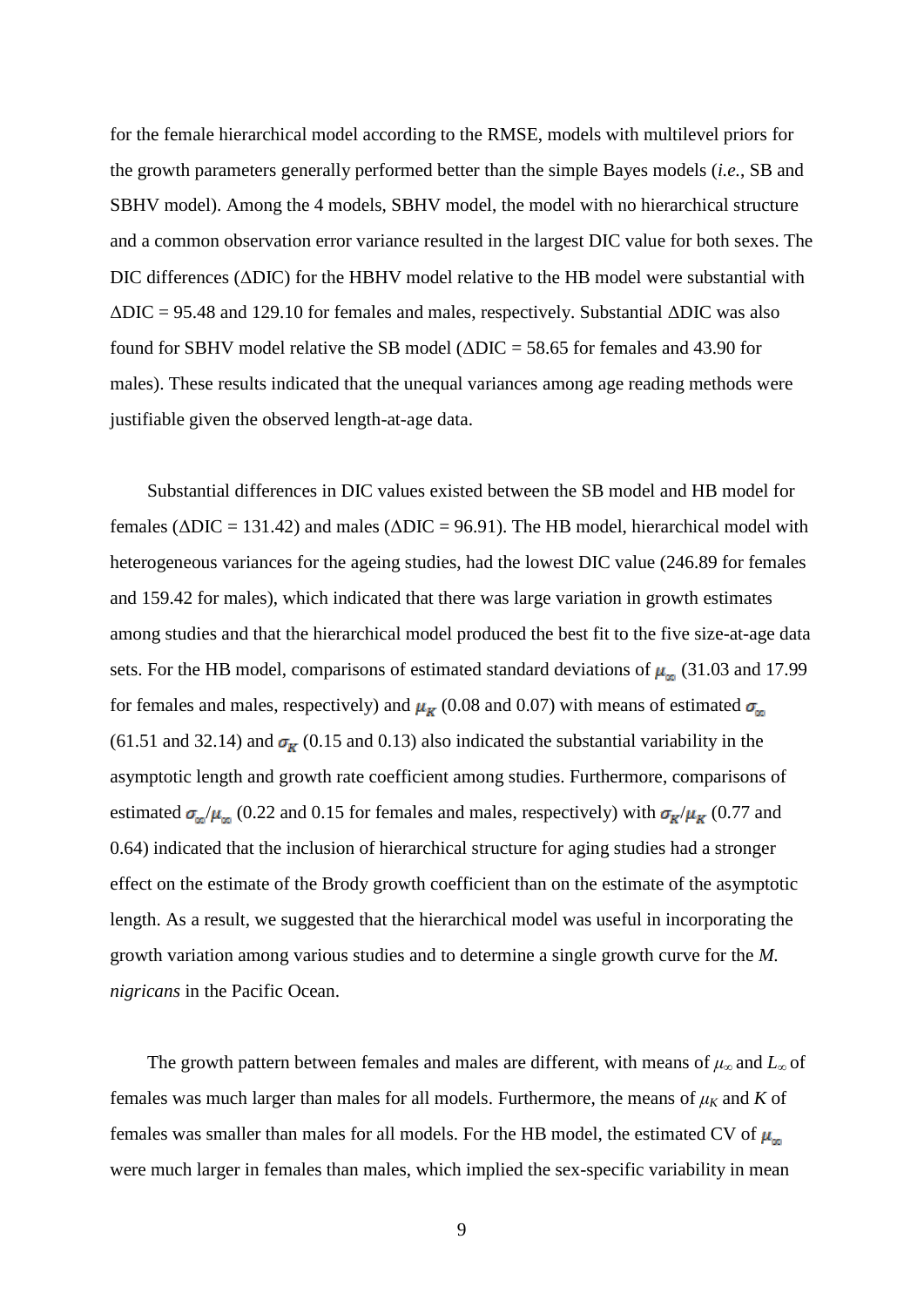growth for the population. The between-studies variances in  $L_{\infty}$  and K, the hyperparameters of  $\sigma_{\omega}$  and  $\sigma_{K}$ , were also found to be different between females and males. For example, the mean  $\sigma_{\text{co}}$  and  $\sigma_{\text{K}}$  of females (61.51 and 0.15) was larger than males (32.14 and 0.13), respectively (Table 3). As a result, blue marlin population exhibits sexual dimorphism in mean growth and variability. The between studies errors and observation errors were also different between females and males, thus the sex-specific VBGF may need to be used in any future stock assessment.

### **4. Discussion**

The fast growth rate of juvenile Atlantic blue marlin was demonstrated by otolith microstructure counts reported by Prince *et al*. (1991) and a similar pattern of rapid growth was found forjuvenile Pacific blue marlin by Shimose (unpublished data). By comparing the estimated size at age 1 derived from the otolith counts to the predicted values from different VGBFs (Fig. 1), it was evident that the female HBHV model and male HB model produced predictions of juvenile size at age 1 that were most consistent with the growth studies of Shimose (unpublished data) and Prince *et al*. (1991). Furthermore, the estimated values of asymptotic length from the female HBHV model and the male HB model were relatively higher, which was consistent with the observations of large fish in the Japanese fisheries (Kimoto and Yokawa, 2012). We suggest that the parameters of female HBHV model and male HB model are appropriate for use in stock assessment modeling. We also suggest that more research be conducted on juvenile growth rates in order to derive a more reliable growth curve for Pacific blue marlin.

The relative performance of the hierarchical and non-hierarchical models was, of course, contingent on the particular dataset used in this study. It should be noted that the Bayesian hierarchical growth model may not always make better prediction than the simple Bayesian growth model when the number of data sets is small. Nevertheless, the results of our study provide clear evidence that the Bayesian hierarchical model is capable of improving the quality of growth predictions for blue marlin and is also able to address the problem of describing growth rates and their associated uncertainty when data from alternative ageing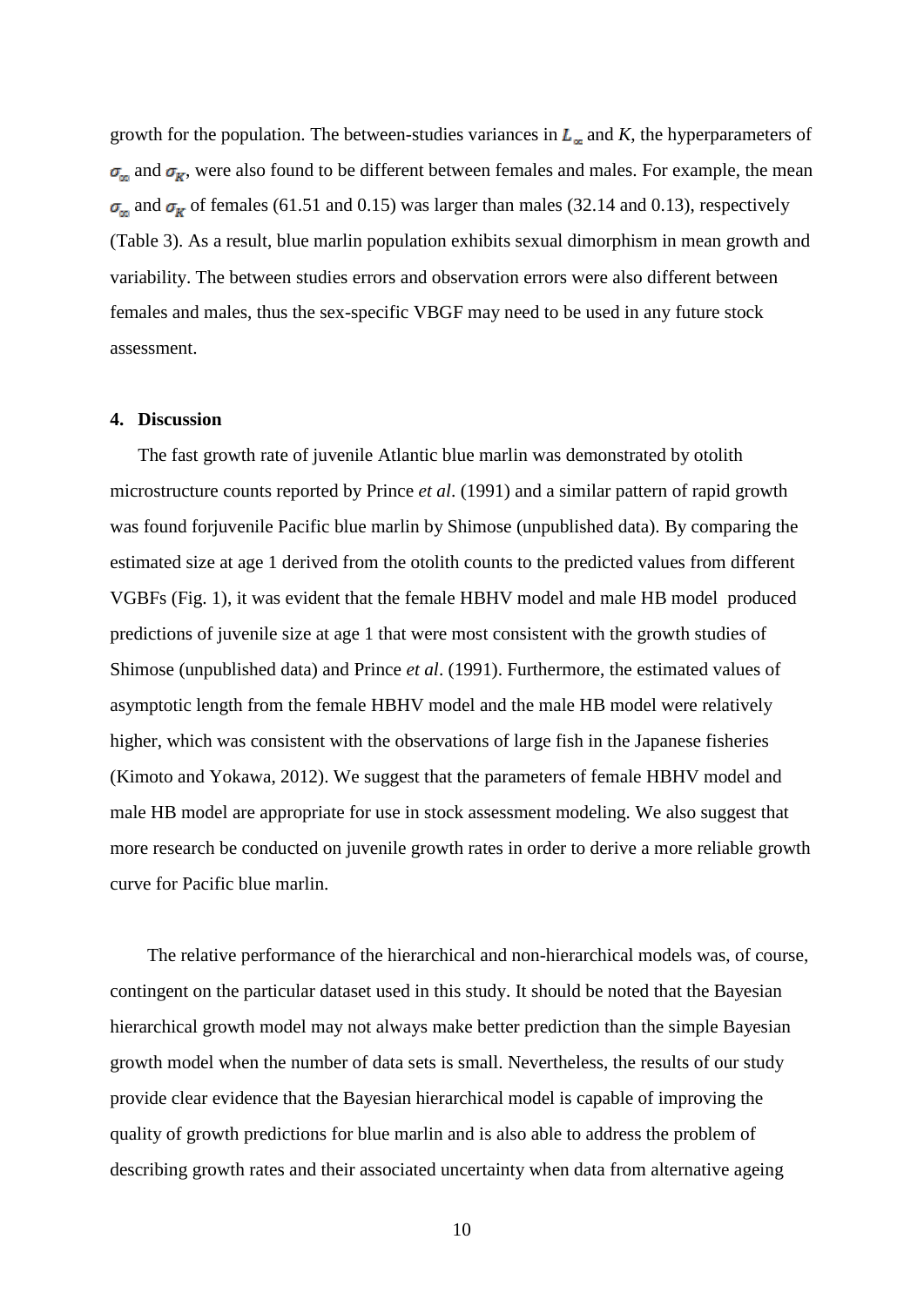studies indicate substantial variability in growth. Ultimately, growth models that address such variation are likely the most useful for describing the overall population dynamics of blue marlin for stock assessment.

In this study, independent normal distributions of each one of parameters were assumed as priors. Some other modeling approaches, such as using multivariate normal distributions for priors (as suggested by Pilling *et al*., 2002; Helser and Lai, 2004) may be considered in the future based on the known correlations among growth parameters for the blue marlin populations. Furthermore, the base-case hierarchical growth model considered is the von Bertalanffy curve. Although the VBGF is the most widely used in fisheries (Chen *et al*., 1992; Quinn and Deriso, 1999), other growth curves can perform better and are worth exploring in the future. For example, the variability in the individual growth of the rudimentary hermaphrodite (*Diplodus annularis*) was described using a 5-parameter Bayesian model which accounted for a singular change in the growth rate of this species (Alós *et al*., 2010).

In conclusion, Bayesian hierarchical analysis was used to describe the variability in growth rate among various studies and to determine a single growth curve. The hierarchical model was shown to be capable of making more accurate predictions than the simple Bayes model through successfully accommodating growth variability, using the hierarchical structure mean size-at-age data sets. Growth differed significantly between the sexes; females reached larger sizes, but approached their asymptotic size slower than did males. The mean VBGF parameters estimated for the Pacific blue marlin population and their standard errors  $(\pm \sigma)$  were:  $L_{\infty}$  = 316.08 (49.13),  $K = 0.11$  (0.06), and  $t_0 = -4.71$  (1.06) for females and  $L_{\infty}$  = 210.54 (17.99),  $K = 0.21$  (0.07), and  $t_0 = -3.50$  (0.02) for males.

### **References**

Alós, J., Palmer, M., Balle, S., Grau, A.M., and Morales-Nin, B. 2010. Individual growth pattern and variability in *Serranus scriba*: a Bayesian analysis. ICES Journal of Marine Science **67**: 502-512.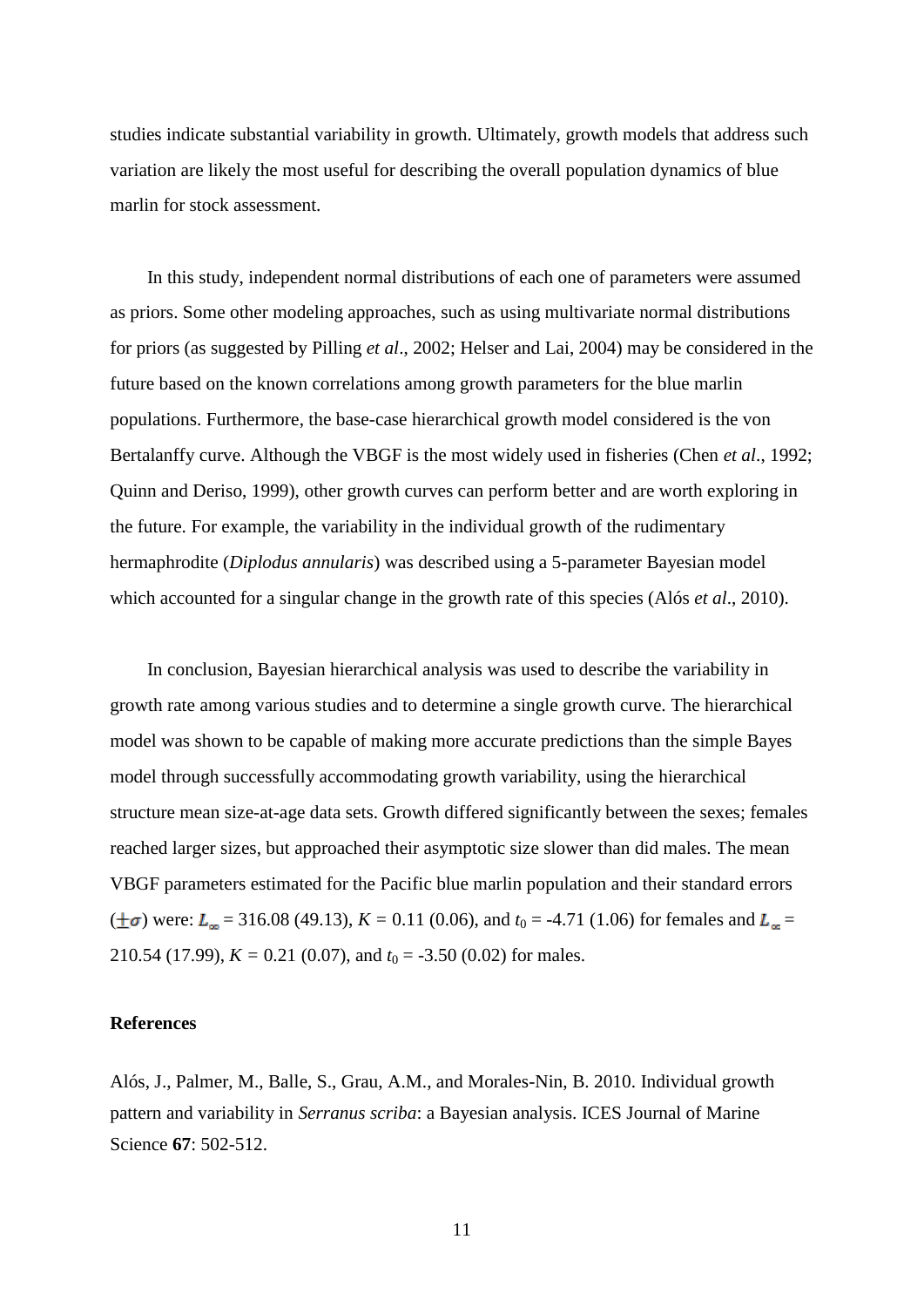Andrews, A.H., DeMartini, E.E., Brodziak, J., Nichols, R.S., and Humphreys, R.L. 2012. A long-lived life history for a tropical, deepwater snapper (*Pristipomoides filamentosus*): bomb radiocarbon and lead-radium dating as extensions of daily increment analyses in otoliths. Canadian Journal of Fisheries and Aquatic Sciences **69**(11): 1850-1869.

Beverton, R.J., and Holt, S.J. 1957. On the dynamics of exploited fish populations. Fishery Investigations Series II. Ministry of Agriculture, Fisheries and Food, London.

Campana, S.E. 2001. Accuracy, precision and qualitycontrol in age determination, including a review of the use and abuse of age validation methods. Journal of Fish Biology **59**(2): 197- 242.

Chang, Y.J., Sun, C.L., Chen, Y., Yeh, S.Z., and Chiang, W.C. 2009. Incorporating uncertainty into the estimation of biological reference points for a spiny lobster (*Panulirus penicillatus*) fishery. New Zealand Journal of Marine and Freshwater Research **43**(1): 429- 442.

Charnov, E.L. 1993. Life History Invariants: Some Explorations of Symmetry in Evolutionary Ecology. Oxford University Press, Oxford.

Chen, B.J. 2001. Age and growth of the blue marlin, *Makaira mazara*, in the western Pacific Ocean. M.S. Thesis (advisor: CL Sun), National Taiwan University, Taipei, 76 pp.

Chen, Y., Jackson, D.A., and Harvey, H.H. 1992. A comparison of von Bertalanffy and polynomial functions in modeling fish growth data. Canadian Journal of Fisheries and Aquatic Sciences **49**: 1228-1235.

Clark, W.G. 1991. Groundfish exploitation rates based on life history parameters. Canadian Journal of Fisheries and Aquatic Sciences **48**: 734-750.

Cope, J.M., and Punt, A.E. 2007. Admitting ageing error when fitting growth curves: an example using the von Bertalanffy growth function with random effects. Canadian Journal of Fisheries and Aquatic Sciences **64**(2): 205-218.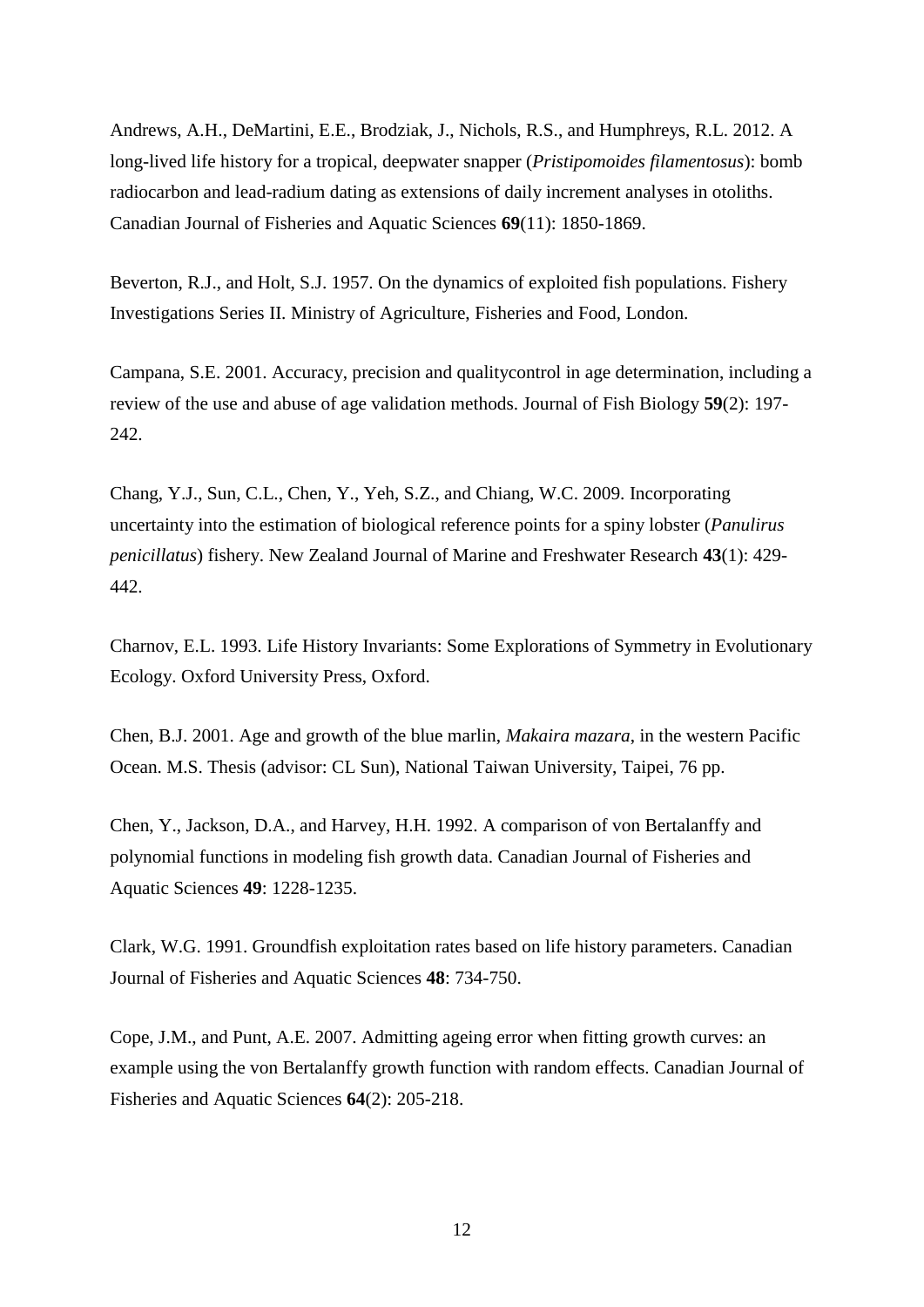Dai, C.Y. 2002. Estimates of age, growth and mortality of blue marlin, *Makaira mazara*, in the western Pacific using the length-based MULTIFAN method. M.S. Thesis (advisor: CL Sun), National Taiwan University, Taipei, 80 pp.

Escati- Peñaloza, G., Parma, A.M., and Orensanz, J.M. 2010. Analysis of longitudinal growth-increment using mixed-effects models: individual and spatial variability in a clam. Fisheries Research **105**: 91-101.

Forrest, R.E., McAllister, M.K., Dorn, M.W., Martell, S.J.D., and Stanley, R.D. 2010. Hierarchical Bayesian estimation of recruitment parameters and reference points for Pacific rockfishes (*Sebastes spp.*) under alternative assumptions about the stock-recruit function. Canadian Journal of Fisheries and Aquatic Sciences **67**(10): 1611-1634.

Gelman, A., Carlin, J.B., Stern, H.S., and Rubin, D.B. 2004. Bayesian data analysis, 2nd edition. Chapman and Hall/CRC, Boca Raton, Florida.

Gelman, A., and Rubin, D. 1992. Inference from iterative simulation using multiple sequences. Statistical Science **7**(4): 457-472.

Geweke, J. 1992. Evaluating the accuracy of sampling-based approaches to the calculation of posterior moments. In: Bernardo, J.M., Berger, J., Dawid, A.P., Smith, A.F.M. (Eds.), Bayesian Statistics 4. Oxford University Press, Oxford.

Gulland, J.A. 1983. Fish stock assessment: a manual of basic methods. John Wiley and Sons, Chichester.

Helser, T.E., and Lai, H. 2004. A Bayesian hierarchical meta-analysis of fish growth: with an example for North American largemouth bass, *Micropterus salmoides*. Ecological Modelling **178**: 399-416.

Hill, K.T. 1986. Age and growth of the Pacific blue marlin, *Makaira nigricans*: a comparison of growth zones in otoliths, vertebrae, and dorsal and anal fin spines. M.S. Thesis, California State University, Stanislaus, 107 pp.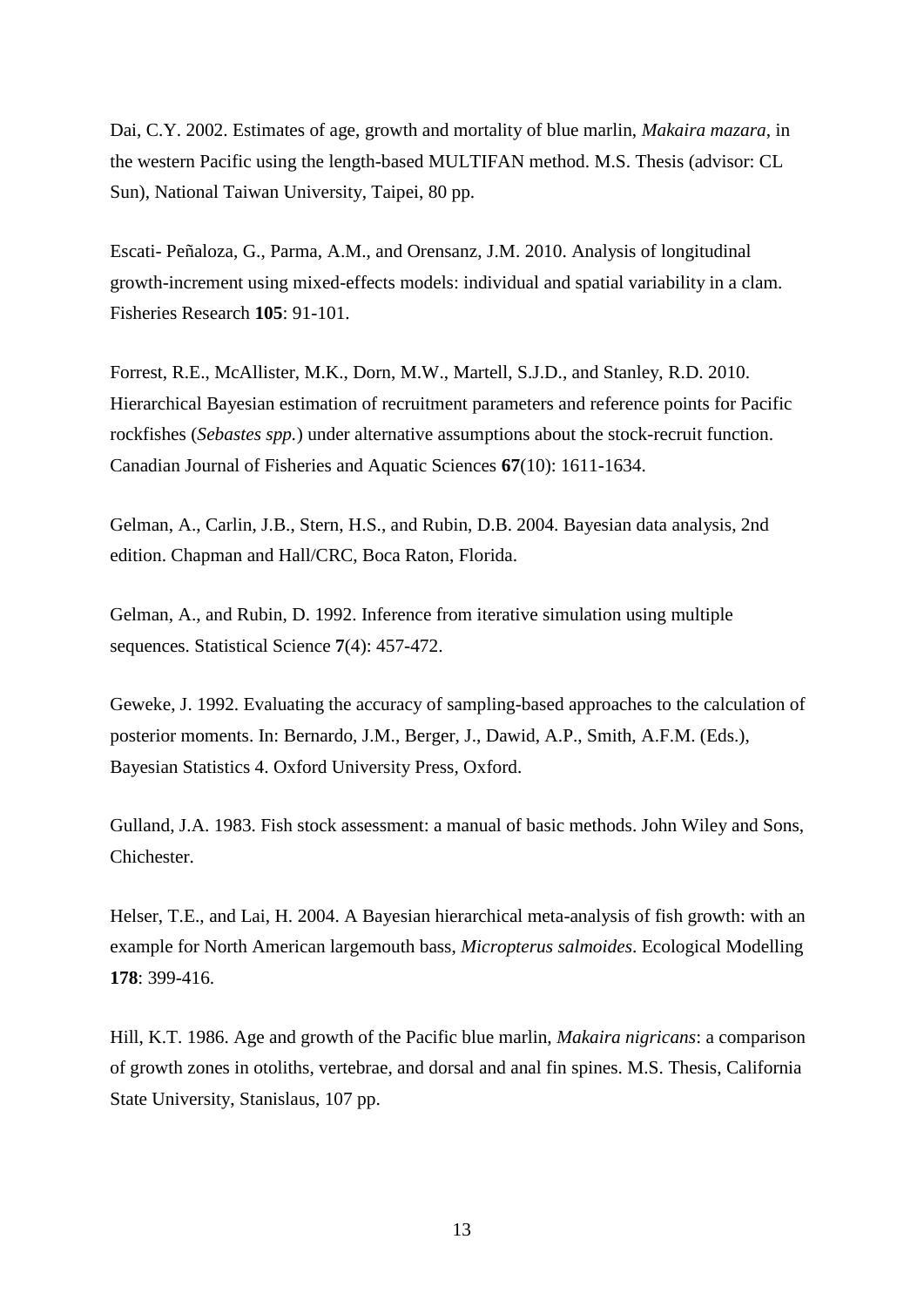Hill, K.T., Cailliet, G.M., and Radtke, R.L. 1989. A comparative analysis of growth zones in 4 calcified structures of Pacific blue marlin, *Makaira nigricans*. Fishery Bulletin **87**(4): 829- 843.

ISC. 2012. Annex 7. Report of the billfish working group workshop. International Scientific Committee for Tuna and Tuna-like Species in the North Pacific Ocean. 2-9 April 2012, Shanghai, China.

Jensen, A.L. 1998. Simulation of relations among fish life history parameters with a bioenergetics-based population model. Canadian Journal of Fisheries and Aquatic Sciences **55**(2): 353-357.

Jiao, Y., Rogers-Bennett, L., Taniguchi, I., Butler, J., and Croned, P. 2010. Incorporating temporal variation in the growth of red abalone (*Haliotis rufescens*) using hierarchical Bayesian growth models. Canadian Journal of Fisheries and Aquatic Sciences **67**: 730-742.

Kimoto, A., and Yokawa, K. 2012. Review of size data for blue marlin caught by Japanese fisheries in the Pacific Ocean since 1970s. ISC/12/BILLWG-1/09.

Krohn, M., Reidy, S., and Kerr, S. 1997. Bioenergetic analysis of the effects of temperature and prey availability on growth and condition of northern cod (*Gadus morhua*). Canadian Journal of Fisheries and Aquatic Sciences **54**: 113-121.

Liermann, M., and Hilborn, R. 1997. Depensation in fish stocks: a hierarchic Bayesian metaanalysis. Canadian Journal of Fisheries and Aquatic Sciences **54**(9): 1976-1984.

Meng, X.L. 1994. Posterior predictive *p*-values. Annals of Statistics **22**: 1142-1160.

Michielsens, C.G.J., and McAllister, M.K. 2004. A Bayesian hierarchical analysis of stockrecruit data: quantifying structual and parameter uncertainties. Canadian Journal of Fisheries and Aquatic Sciences **61**: 1032-1047.

Myers, R.A. 1989. Estimating bias in growth caused by size-selective fishing mortality. ICES CM 1989/D:8.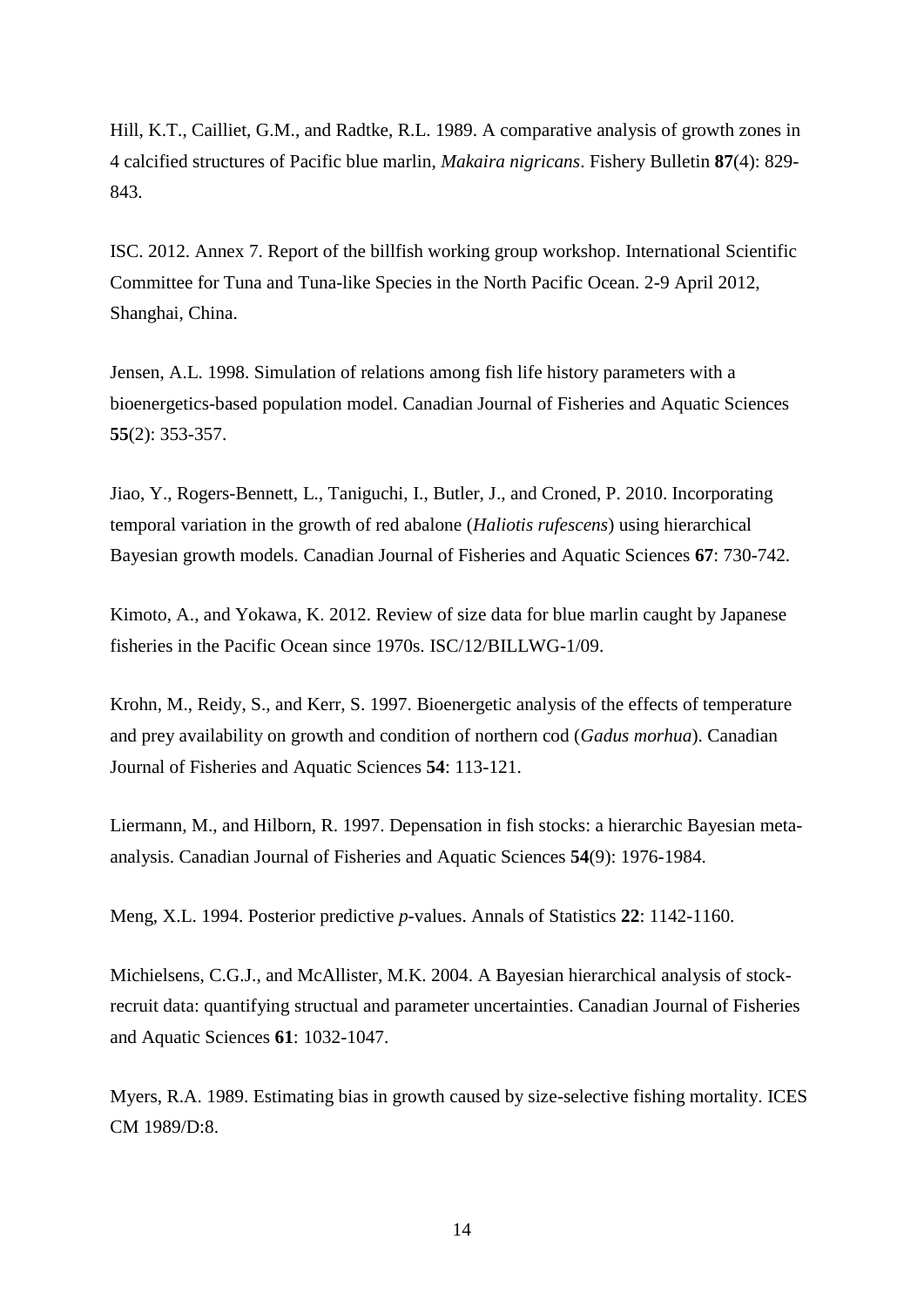Ntzoufras, I. 2009. Bayesian modeling using WinBUGS. John Wiley and Sons, Inc., Hoboken, New Jersey.

Pilling, G.M., Kirkwood, G.P., and Walker, S.G. 2002. An improved method for estimating individual growth variability in fish, and the correlation between von Bertalanffy growth parameters. Canadian Journal of Fisheries and Aquatic Sciences **59**: 424-432.

Plummer, M., Best, N., Cowles, K., and Vines, K. 2006. CODA: Convergence Diagnosis and Output Analysis for MCMC. R News **6**: 7-11.

Prajneshu, and Venugopalan, R. 1999. von Bertalanffy growth model in a random environment. Canadian Journal of Fisheries and Aquatic Sciences **56**: 1026-1030.

Prince, E.D., Lee, D.W., Zweifel, J.R., and Brothers, E.B. 1991. Estimating age and growth of young Atlantic blue marlin, *Makaira nigricans*, from otolith microstructure. Fishery Bulletin **89**(3): 441-59.

Punt, A.E., and Hilborn, R. 1997. Fisheries stock assessment and decision analysis: the Bayesian approach. Reviews in Fish Biology and Fisheries **7**: 35-63.

Quinn, T.J., and Deriso, R.B. 1999. Quantitative fish dynamics. Oxford University Press, New York.

R Development Core Team. 2008. R: a language and environment for statistical computing. R Foundation for Statistical Computing, Vienna, Austria.

Shimose, T. 2008. Ecological studies from view point of fisheries resources on blue marlin, *Makaira nigricans*, in the North Pacific Ocean. PH.D. Dissertation (advisor: S. Suda and K. Tachihara), University of the Ryukyus, Nishihara, 143 pp.

Skillman, R.A., and Yong, M.Y.Y. 1976. von Bertalanffy growth curves for striped marlin, *Tetrapturus audax*, and blue marlin, *Makaira nigricans*, in central north Pacific Ocean. Fishery Bulletin **74**(3): 553-566.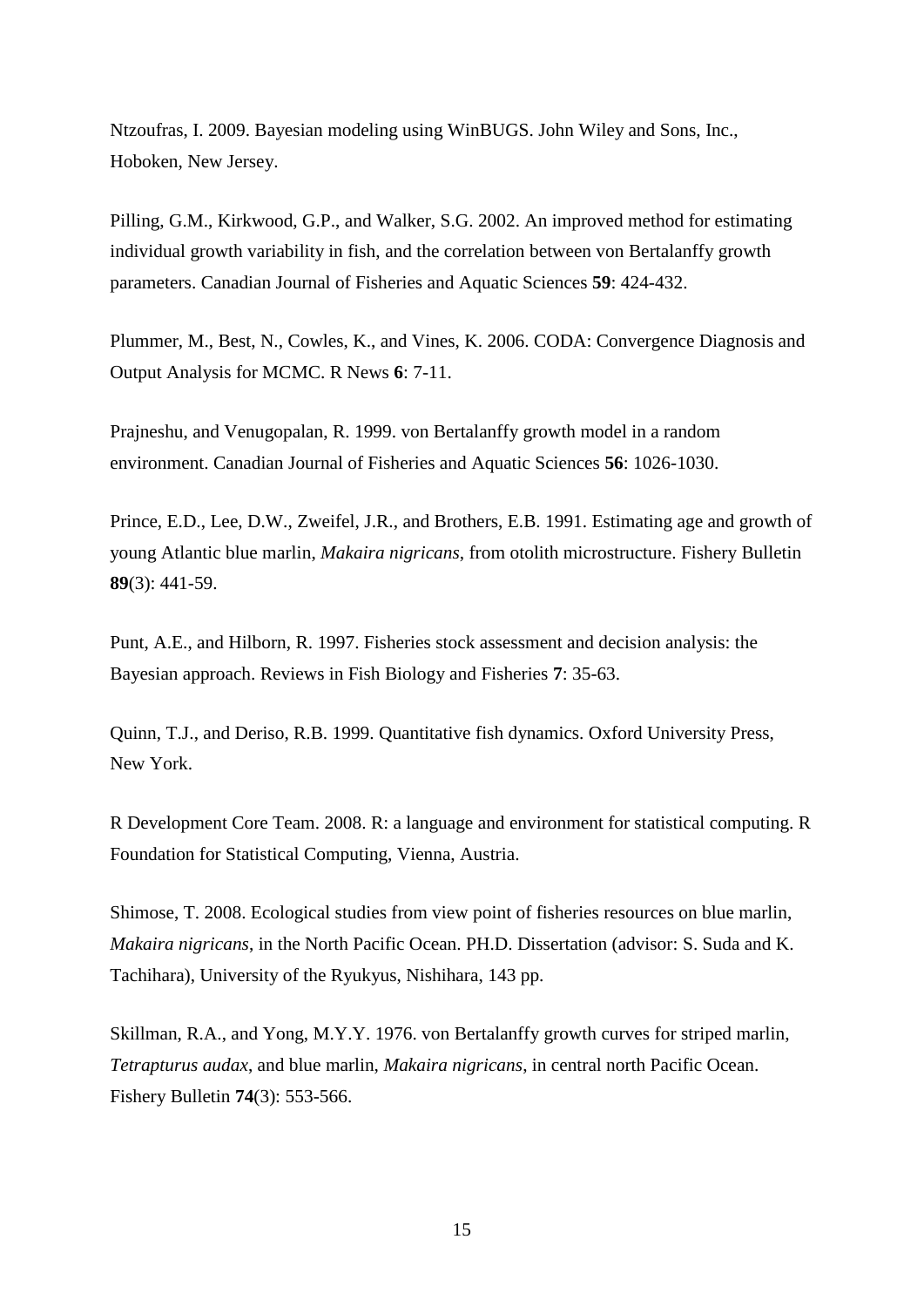Spiegelhalter, D.J., Best, N.G., Carlin, B.P., and Van Der Linde, A. 2002. Bayesian measures of model complexity and fit. Journal of the Royal Statistical Society, Series B **64**(4): 583-639.

von Bertalanffy, L. 1938. A quantitative theory of organic growth (inquiries on growth laws II). Human Biology **10**: 181-213.

Wang, Y., and Thomas, M.R. 1995. Accounting for individual variability in the von Bertalanffy growth model. Canadian Journal of Fisheries and Aquatic Sciences **52**: 1368- 1375.

Zhang, Z., Lessard, J., and Campbell, A. 2009. Use of Bayesian hierarchical models to estimate northern abalone, *Haliotis kamtschatkana*, growth parameters from tag-recapture data. Fisheries Research **95**(2-3): 289-295.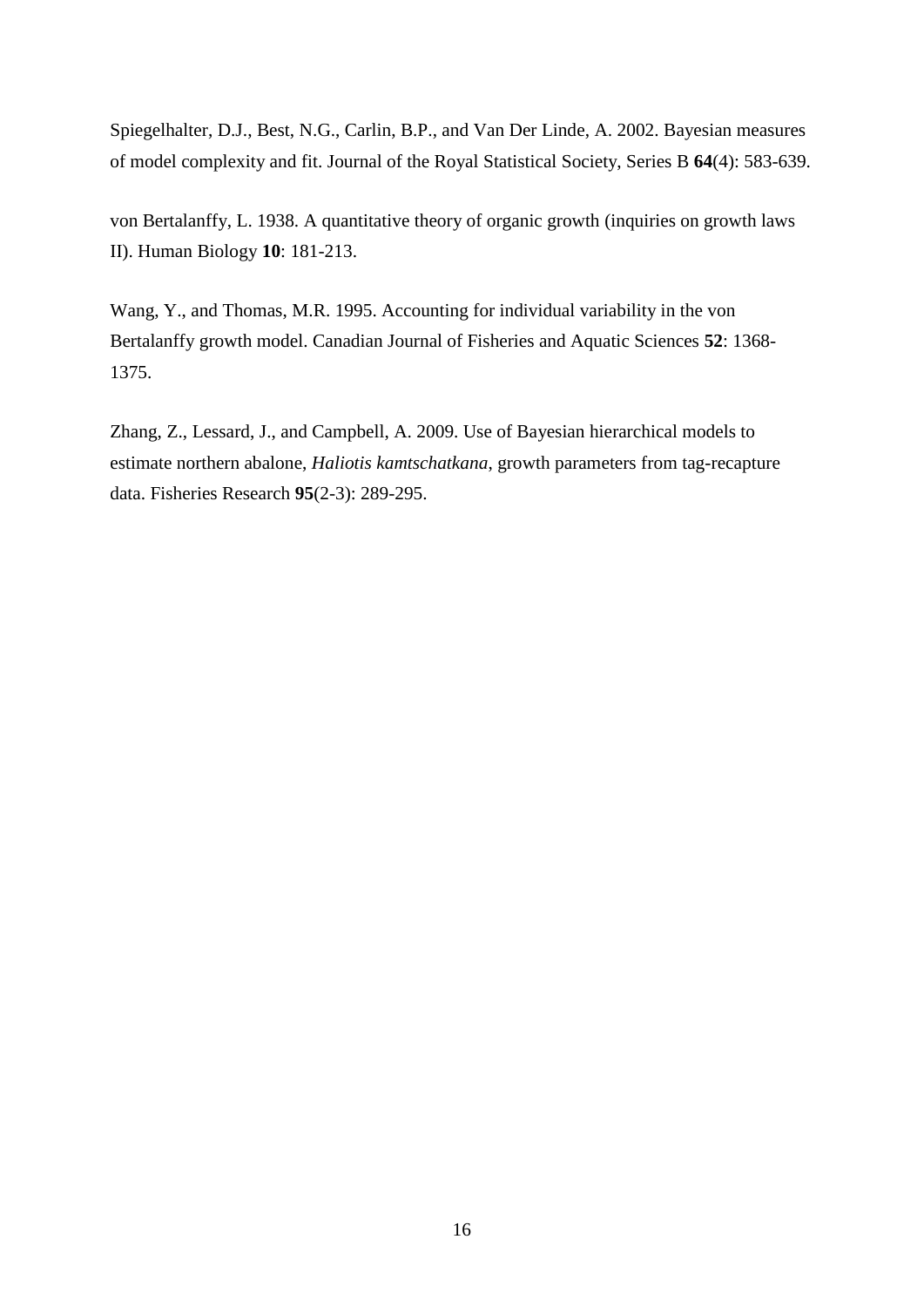| Region                   | <b>Sex</b>   | N of ages | <sup>a</sup> Range of<br>mean size-at-age | Ageing method Year        |           | Source         |  |
|--------------------------|--------------|-----------|-------------------------------------------|---------------------------|-----------|----------------|--|
| Hawaii waters            | ${\bf F}$    | 26        | 140-325                                   | Anal spine                | 1982-1984 | Hill (1986)    |  |
| Hawaii waters            | M            | 18        | 95-195                                    | Anal spine                | 1982-1984 | Hill (1986)    |  |
| Taiwan waters            | ${\bf F}$    | 14        | 130-225                                   | <sup>b</sup> Anal spine   | 1999-2000 | Chen (2001)    |  |
| Taiwan waters            | M            | 11        | 125-200                                   | <sup>b</sup> Anal spine   | 1999-2000 | Chen (2001)    |  |
| Taiwan waters            | $\mathbf{F}$ | 11        | 95-240                                    | Size frequency            | 2001      | Dai (2002)     |  |
| Taiwan waters            | M            | 9         | 100-190                                   | Size frequency            | 2001      | Dai (2002)     |  |
| Yonaguni Island, Japan F |              | 9         | 190-215                                   | <sup>b</sup> Dorsal spine | 2003-2006 | Shimose (2008) |  |
| Yonaguni Island, Japan M |              | 8         | 160-175                                   | <sup>b</sup> Dorsal spine | 2003-2006 | Shimose (2008) |  |

Table 1. Source of age information used in the meta-analysis of blue marlin (*Makaira nigricans*) growth in the Pacific Ocean.

<sup>a</sup> Eye-to-fork length; <sup>b</sup> back-calculation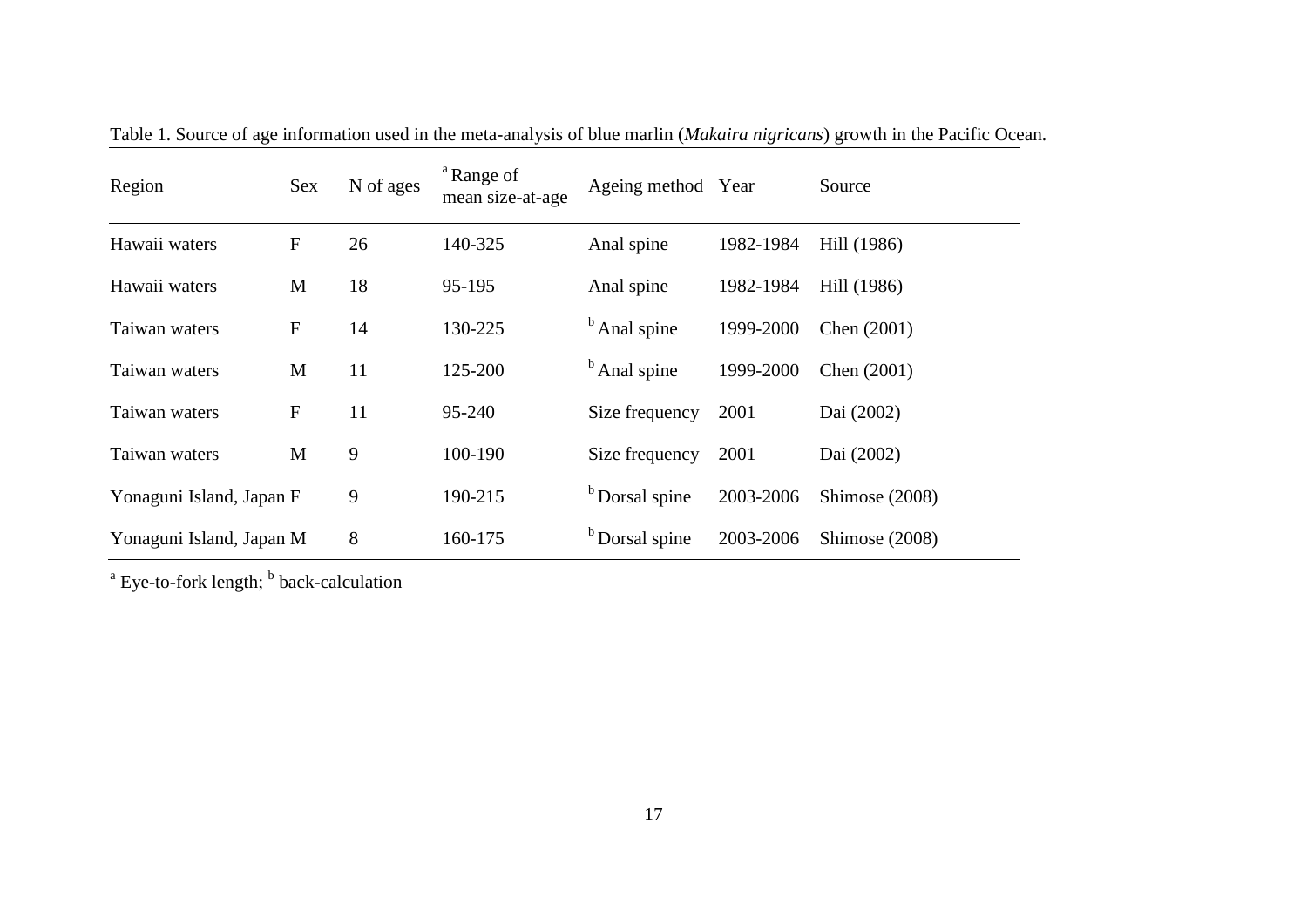|                     | Female   |                      | Male     |                      |          |                      |          |                      |  |  |  |  |  |  |
|---------------------|----------|----------------------|----------|----------------------|----------|----------------------|----------|----------------------|--|--|--|--|--|--|
| Measurement         | HB model | <b>HBHV</b><br>model | SB model | <b>SBHV</b><br>model | HB model | <b>HBHV</b><br>model | SB model | <b>SBHV</b><br>model |  |  |  |  |  |  |
| Bayesian $p$ -value | 0.556    | 0.480                | 0.539    | 0.504                | 0.515    | 0.511                | 0.546    | 0.497                |  |  |  |  |  |  |
| <b>RMSE</b>         | 10.839   | 10.373               | 28.111   | 21.827               | 8.456    | 9.281                | 14.062   | 12.125               |  |  |  |  |  |  |
| <b>MAPE</b>         | 0.173    | 0.233                | 0.462    | 0.517                | 0.954    | 0.927                | 1.009    | 1.274                |  |  |  |  |  |  |
| <b>DIC</b>          | 246.892  | 342.368              | 378.315  | 436.966              | 159.420  | 288.513              | 256.325  | 300.225              |  |  |  |  |  |  |

Table 2. Model comparison among hierarchical and nonhierarchical growth models of blue marlin (*Makaira nigricans*).

HB model: Bayesian hierarchical model with heterogeneous observation variance;

HBHV model: Bayesian hierarchical model with homogeneous observation variance;

SB model: Simple Bayesian model with heterogeneous observation variance;

SBHV model: Simple Bayesian model with homogeneous observation variance.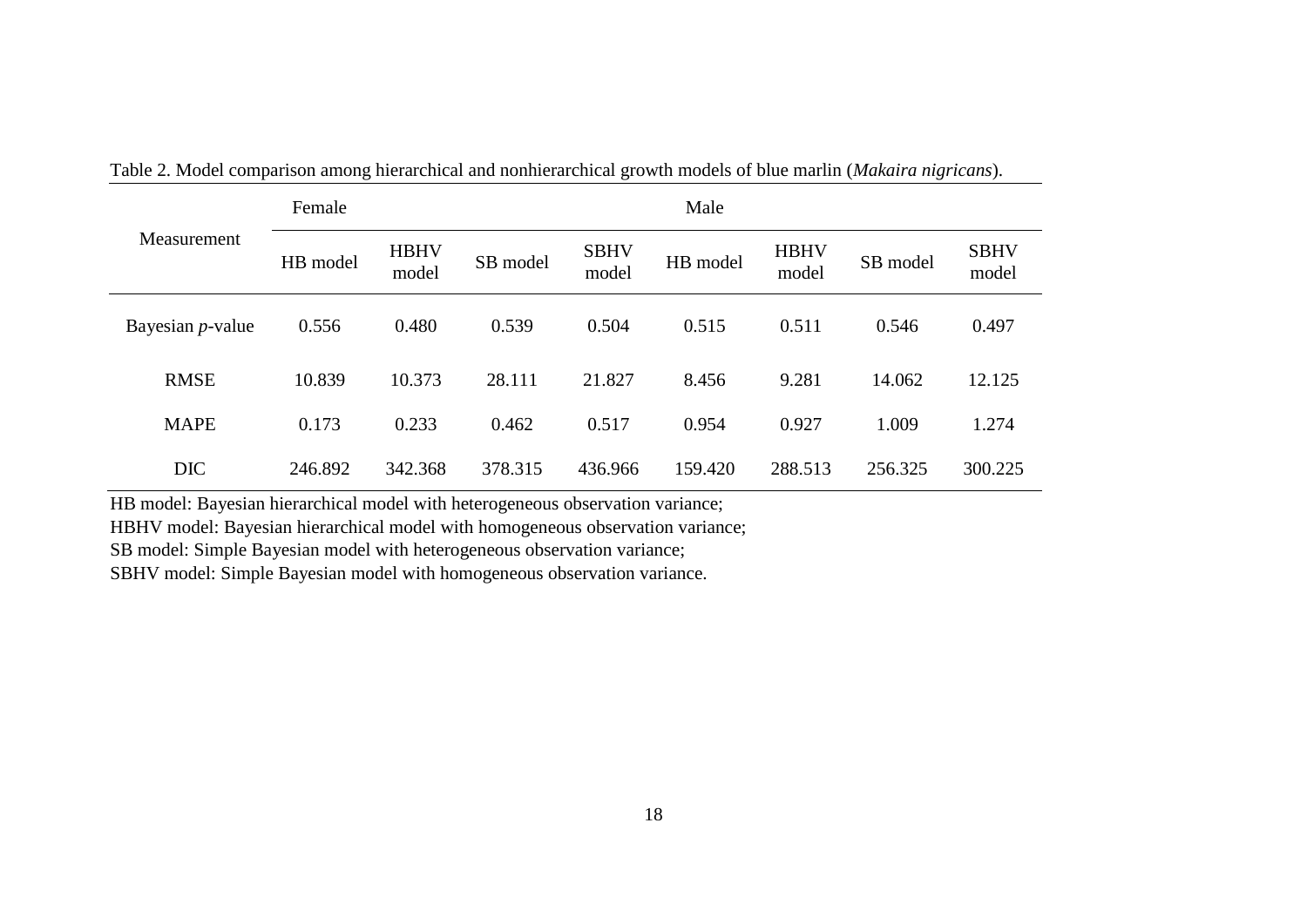| Table 3. Estimated posterior distributions of parameters in the hierarchical and nonhierarchical growth models for blue marlin (Makaira |  |
|-----------------------------------------------------------------------------------------------------------------------------------------|--|
| nigricans).                                                                                                                             |  |

|             |      | Asymptotic length (cm EFL)                                                                                                                               |     |  |                        |  | $K$ (year <sup>-1</sup> ) |  |                                                             |  |  |  |       | $t_{0}$ |  |  |  |                                                  |                                                       |
|-------------|------|----------------------------------------------------------------------------------------------------------------------------------------------------------|-----|--|------------------------|--|---------------------------|--|-------------------------------------------------------------|--|--|--|-------|---------|--|--|--|--------------------------------------------------|-------------------------------------------------------|
| Model Sex   |      | Mean                                                                                                                                                     | SD. |  | CV 2.50% Median 97.50% |  |                           |  | Mean SD                                                     |  |  |  |       |         |  |  |  |                                                  | CV 2.50% Median 97.50% Mean SD CV 2.50% Median 97.50% |
| HB          |      | Female $\mu_{\infty}$ 274.446 31.033 0.113 214.200 273.500 338.855 $\mu_{K}$ 0.192 0.081 0.423 0.053 0.184 0.381 -2.412 0.006 0.003 -2.417 -2.414 -2.394 |     |  |                        |  |                           |  |                                                             |  |  |  |       |         |  |  |  |                                                  |                                                       |
|             |      | $\sigma_{\infty}$ 61.514 35.972 0.585 25.228 51.450 157.110 $\sigma_{K}$ 0.147 0.100 0.677 0.060 0.123 0.377                                             |     |  |                        |  |                           |  |                                                             |  |  |  |       |         |  |  |  |                                                  |                                                       |
| <b>HBHV</b> |      | $\mu_{\infty}$ 316.082 49.130 0.155 223.886 312.700 420.965 $\mu_{K}$ 0.107 0.055 0.514 0.026 0.100 0.231 -4.708 1.059 0.225 -7.061 -4.614 -2.918        |     |  |                        |  |                           |  |                                                             |  |  |  |       |         |  |  |  |                                                  |                                                       |
|             |      | $\sigma_{\infty}$ 94.308 87.449 0.927 2.512 72.465 305.882 $\sigma_{K}$ 0.080 0.067 0.837 0.025 0.065                                                    |     |  |                        |  |                           |  |                                                             |  |  |  | 0.218 |         |  |  |  |                                                  |                                                       |
| <b>SB</b>   |      | L <sub>∞</sub> 309.602 1.765 0.006 306.000 309.700 313.000 K 0.111 0.002 0.014 0.108 0.111 0.114 -2.411 0.033 0.014 -2.472 -2.412 -2.344                 |     |  |                        |  |                           |  |                                                             |  |  |  |       |         |  |  |  |                                                  |                                                       |
| <b>SBHV</b> |      | L <sub>∞</sub> 354.280 51.263 0.145 279.072 346.450 478.527 K 0.054 0.019 0.359 0.025 0.051                                                              |     |  |                        |  |                           |  |                                                             |  |  |  | 0.101 |         |  |  |  | $-9.158$ 2.395 0.262 $-14.351$ $-8.992$ $-4.963$ |                                                       |
| <b>HB</b>   | Male | $\mu_{\infty}$ 210.543 17.990 0.085 177.890 209.200 250.782 $\mu_{K}$ 0.205 0.070 0.343 0.068 0.202 0.366 -3.503 0.018 0.005 -3.514 -3.507 -3.458        |     |  |                        |  |                           |  |                                                             |  |  |  |       |         |  |  |  |                                                  |                                                       |
|             |      | $\sigma_{\infty}$ 32.142 24.532 0.763 12.749 26.270 88.667 $\sigma_{K}$ 0.131 0.081 0.616 0.052 0.110 0.352                                              |     |  |                        |  |                           |  |                                                             |  |  |  |       |         |  |  |  |                                                  |                                                       |
| <b>HBHV</b> |      | $\mu_{\infty}$ 204.270 10.475 0.051 187.300 203.200 227.100 $\mu_{K}$ 0.211 0.065 0.308 0.107 0.203 0.362 -3.052 0.846 0.277 -4.960 -2.955 -1.658        |     |  |                        |  |                           |  |                                                             |  |  |  |       |         |  |  |  |                                                  |                                                       |
|             |      | $\sigma_{\infty}$ 4.328                                                                                                                                  |     |  | 8.064 1.863 0.035      |  |                           |  | 1.048 27.139 $\sigma_K$ 0.069 0.057 0.831 0.022 0.052 0.232 |  |  |  |       |         |  |  |  |                                                  |                                                       |
| <b>SB</b>   |      | L <sub>∞</sub> 231.443 2.471 0.011 226.500 231.400 236.400 K 0.131 0.004 0.031 0.123 0.131 0.140 -3.504 0.089 0.026 -3.682 -3.504 -3.317                 |     |  |                        |  |                           |  |                                                             |  |  |  |       |         |  |  |  |                                                  |                                                       |
| <b>SBHV</b> |      | L <sub>∞</sub> 213.918 19.119 0.089 191.400 209.900 260.537 K 0.154 0.047 0.302 0.069 0.153 0.251 -4.770 1.679 0.352 -8.741 -4.460 -2.408                |     |  |                        |  |                           |  |                                                             |  |  |  |       |         |  |  |  |                                                  |                                                       |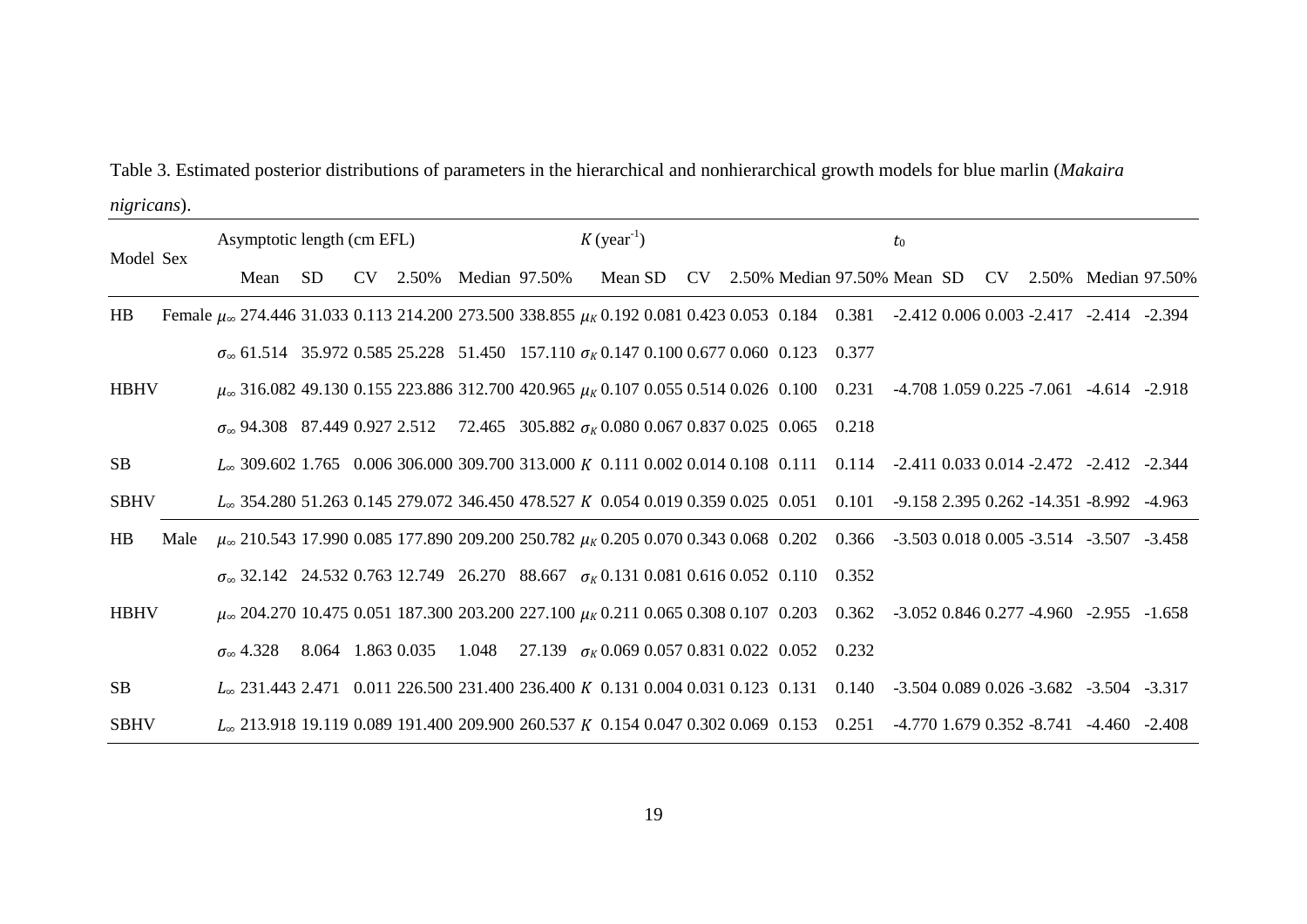

Figure 1. Female (a) and male (b) von Bertalanffy growth curves derived from 4 different growth models (defined in Table 2) plotted with mean size-at-age data considered reliable for blue marlin (*Makaira nigricans*) in the Pacific Ocean.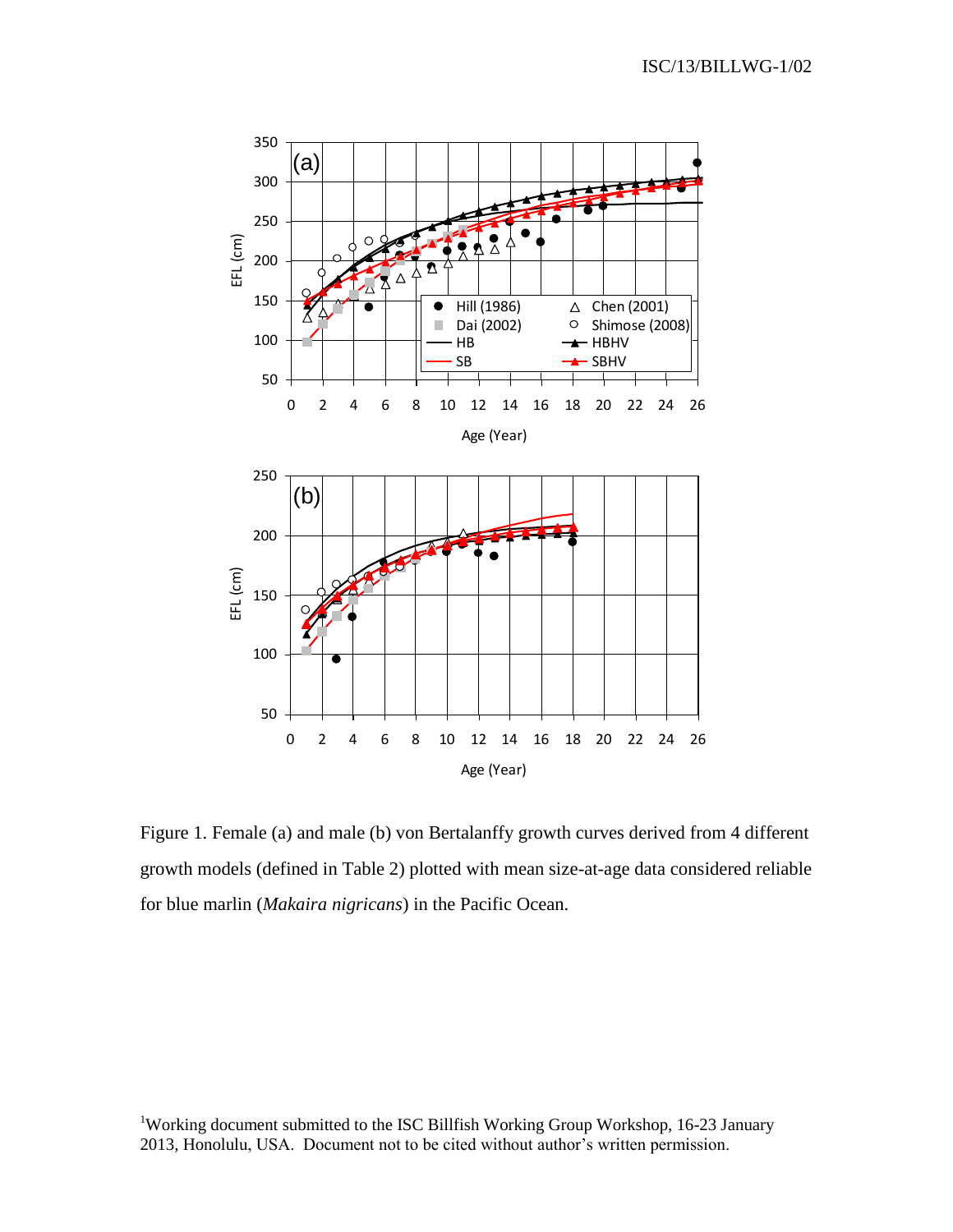## **Appendix**



Figure A1.Trace (a) and kernel density (b) plots for the von Bertalanffy growth parameters *μ<sup>∞</sup>* and *μ<sup>K</sup>* for female blue marlin (*Makaira nigricans*) drawn from 10,000 MCMC samples of the base-case hierarchical growth model (HB model). Trace and kernel density plots shown are based on three independent chain sequences from starting the MCMC simulation at different initial parameter values.